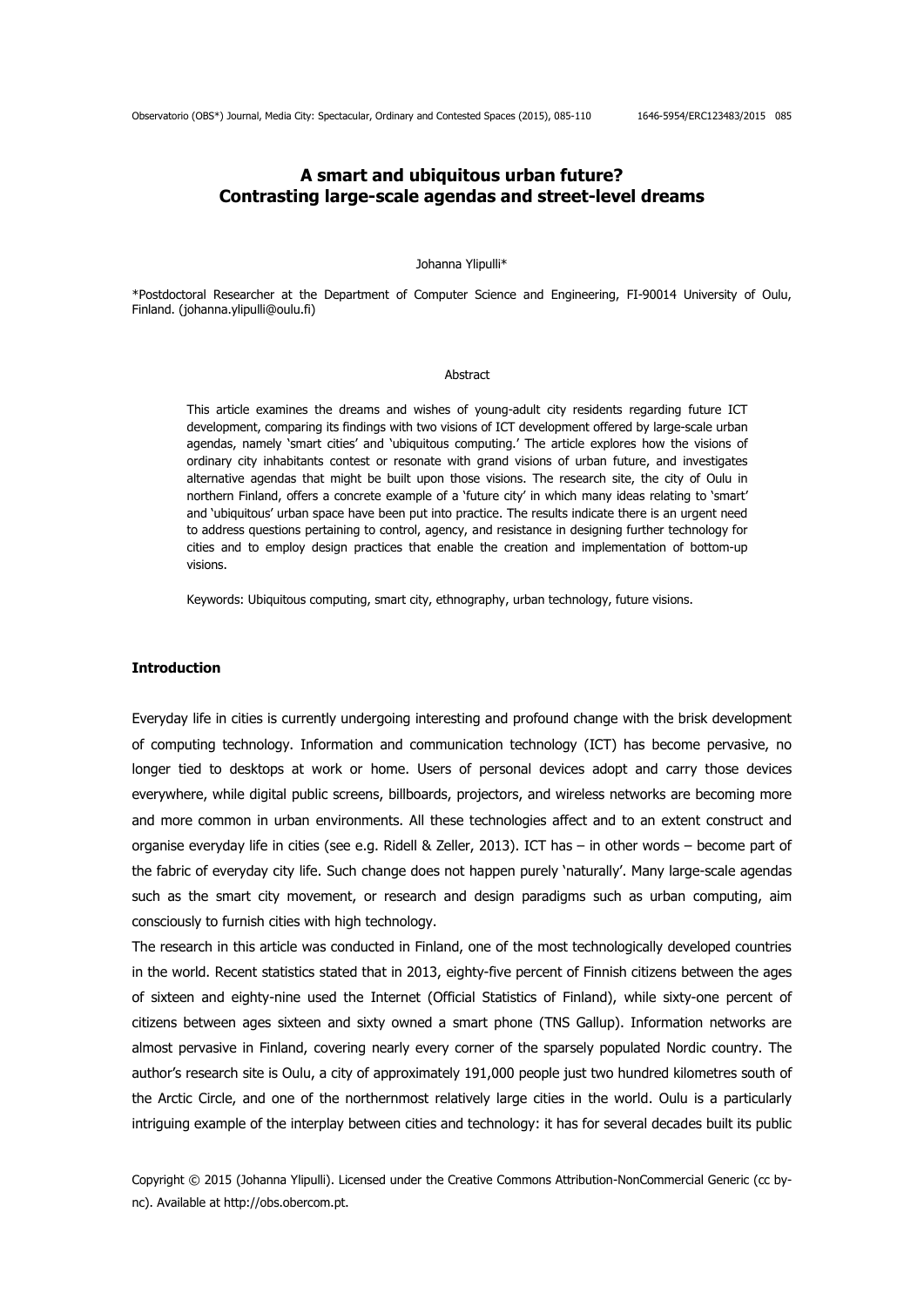image and economy around high technology. Moreover, 'Open UBI Oulu,' a recent joint initiative by local academia – the University of Oulu – and by municipal government – the City of Oulu – has aimed to transform Oulu's city centre into a so-called 'civic laboratory.' A range of computing infrastructures has been deployed to urban places to provide residents with new applications and services.

The related paradigms of 'ubiquitous computing' or 'ubicomp' and 'the smart city' currently steer the technological development of Oulu. Ubicomp's research agenda stands on the influential visions of Xerox PARC researcher Mark Weiser (1991; 1997). The study of ubicomp in urban spaces is referred to as 'urban computing,' an emerging interdisciplinary field that sees public spots such as streets and parks as potential computing sites, exploring the interaction between humans, computers and such environments (see e.g. Kindberg et al., 2007; Paulos & Jenkins, 2005). Both 'ubiquitous computing' and 'smart cities' aim to transform cities with technology; they propose a change to urban environments inhabited by vast, diverse groups of people. Both approaches have, however, been criticised for being overly technology-driven; critics have also accused the smart city idea of being too reductionist, and of promoting benefits mostly for entrepreneurs (see e.g. Hollands, 2008). Design processes have quite often neglected the diversity of city dwellers and their everyday life practices, perspectives, needs, and skills, although residents are crucial to cities becoming 'smarter' or more 'ubiquitous' (e.g. Dourish, 2007; Williams, et al. 2008).

This article aims principally to shed light on the perspectives of 'ordinary' city inhabitants by analysing ethnographic material concerning young adult citizens, aged from twenty to thirty years old and resident in the city of Oulu. I have scrutinised their ICT practices, attitudes, values and perspectives using a cultural-probe-inspired method (see Gaver et al., 1999; Mattelmäki, 2006) that combined participants' selfdocumentation with semi-structured thematic interviews. A *scrapbook* was used as a 'probe' sent to collect the thoughts of young adults about their everyday ICT practices, in spaces such as at home or in urban surroundings. Kitchin (2015) stated that one of the shortcomings of critical smart city research is a lack of empirical studies on specific smart city initiatives that address – for example – the socio-cultural implications of such agendas. I contend that an analysis of the Oulu case employing relevant ethnographic materials is timely and important.

In summary, this article moves between a discussion of international agendas concerning the future direction of cities and their Nordic real-world applications, and a discussion of the experiential level of young adults living in one particular 'technologised' city. The article's structure is as follows. I first introduce the above paradigms, the grand narratives influencing the development of ICT in the cities. I continue by exploring how those paradigms have been applied in the city of Oulu, and how young residents perceive the development in question. Finally, I explore the accounts of young residents in relation to the technology of the future. The latter section investigates what themes concerning the 'dream ICT of the future' are discoverable in the qualitative research material, and whether those themes contest or resonate with large-scale visions of ubiquitous computing and the smart city. My motivation for this analysis lies in the profound and much debated question, 'Who has the right to transform cities and whose voices are heard during processes aiming towards change? (e.g. Mitchell, 2003). I aim to conduct an analysis that contrasts top-down visions with bottom-up perspectives and visions, so as to provide alternative understandings of the nature of current urban technology – and to arrive at desirable future directions for that technology. I also discuss how different voices could be included in urban technology design processes more widely.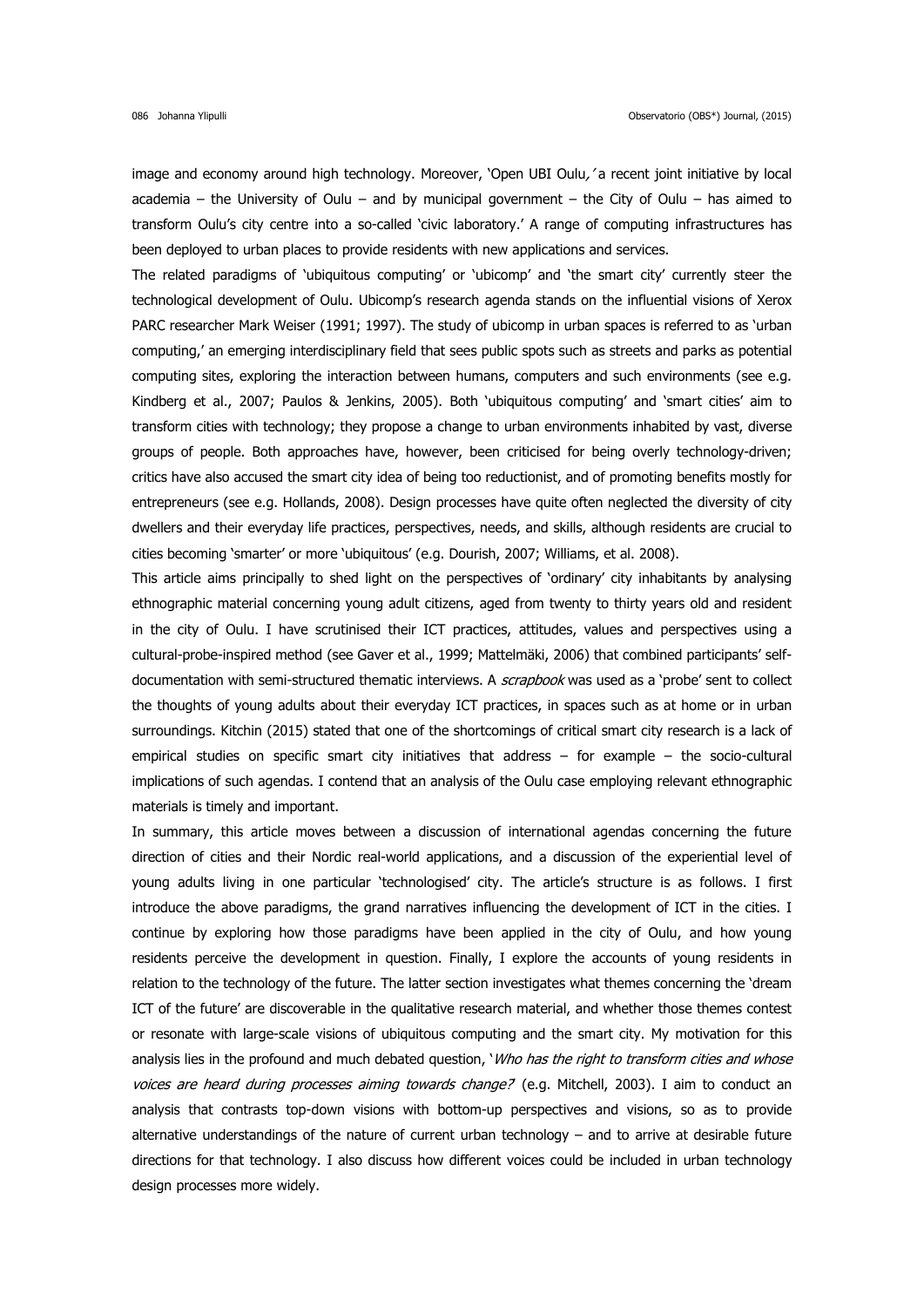#### **Large-scale visions behind technologised cities**

Several overlapping paradigms currently steer the integration of ICT into cities. This section focuses on two influential agendas; one, the smart city paradigm, which can be described as a 'politico-economic' strategy; and two, ubiquitous computing, a paradigm of research and design. Both strategies first appeared in the 1990s. 'Ubiquitous computing' and 'the smart city' can refer to similar approaches to ICT integration, but 'smart city' is a more widespread, ambiguous term favoured in particular by politicians and other decision-makers. Ubiquitous computing is  $-$  in turn  $-$  used mostly within a context of academic research and design. Another difference between 'ubicomp' and 'smart city' is that 'smart city' operates mostly on a system level, focusing on large-scale strategies, whereas ubiquitous computing moves between scales, from a macro to a micro level. For example, ubiquitous computing concerns itself with the large amounts of data collected by sensor networks in urban environments – and with the experiential level of city residents. Ubicomp also proposes a powerful vision for *how* people should interact with computers.

In short, smart city is a *conceptual* model of a high-tech city that has gained popularity globally in recent decades and which heavily affects the development of numerous cities. 'Smart city' typically refers to an urban community that views computational infrastructure as an important city facet, increasing efficiency and competitiveness while providing added value to residents and visitors (Ishida, 2000). However, no single definition of a smart city exists; cities that have adopted the 'smart city' label have stressed different aspects of the urban use of ICT, from e-governance to environmental sustainability and IT industries. Söderström et al. (2015) present the following definition: "In quite general terms, smart cities involve the creation of new relations between technology and society. According to this vision, […] urban infrastructures and everyday life in cities are optimized through technologies provided by IT companies" (Söderström, 2015, p. 309). The idea of the smart city employs numerous infrastructures beginning with transport, but smart city proponents usually view ICT as lying at the core of its agenda (Caragliu et al., 2011; Hollands, 2008). Smart city literature can be divided into two main parts; one, texts concerned with specific technologies that explore how cities might be turned smarter; and two, studies that take smart cities as objects of analysis, aiming to present a definition of the smart city (Söderström et al., 2015). More critical analyses have remained scarce until recently. Hollands' article (2008) presents an interesting early exception. His most important findings concern assumptions underlying the smart city concept. Deconstructing smart city rhetoric, Hollands notes that it often assumes the development of "a rather harmonious high-tech future" (Hollands, 2008, p. 314) that leans uncritically towards technological determinism and entrepreneurism. Within that future, Hollands argues, business interests are often privileged and social polarisation is considered an inevitable consequence. On the other hand, technological efficiency is seen as automatically producing wealth and well-being (cf. Suopajärvi et al., 2012). Hollands concludes that a "smart city" should be conceptualised as more progressive and inclusive:

First and foremost, progressive smart cities must seriously start with people and the human capital side of the equation, rather than blindly believing that IT itself can automatically transform and improve cities. […] Second, the progressive smart city needs to create a real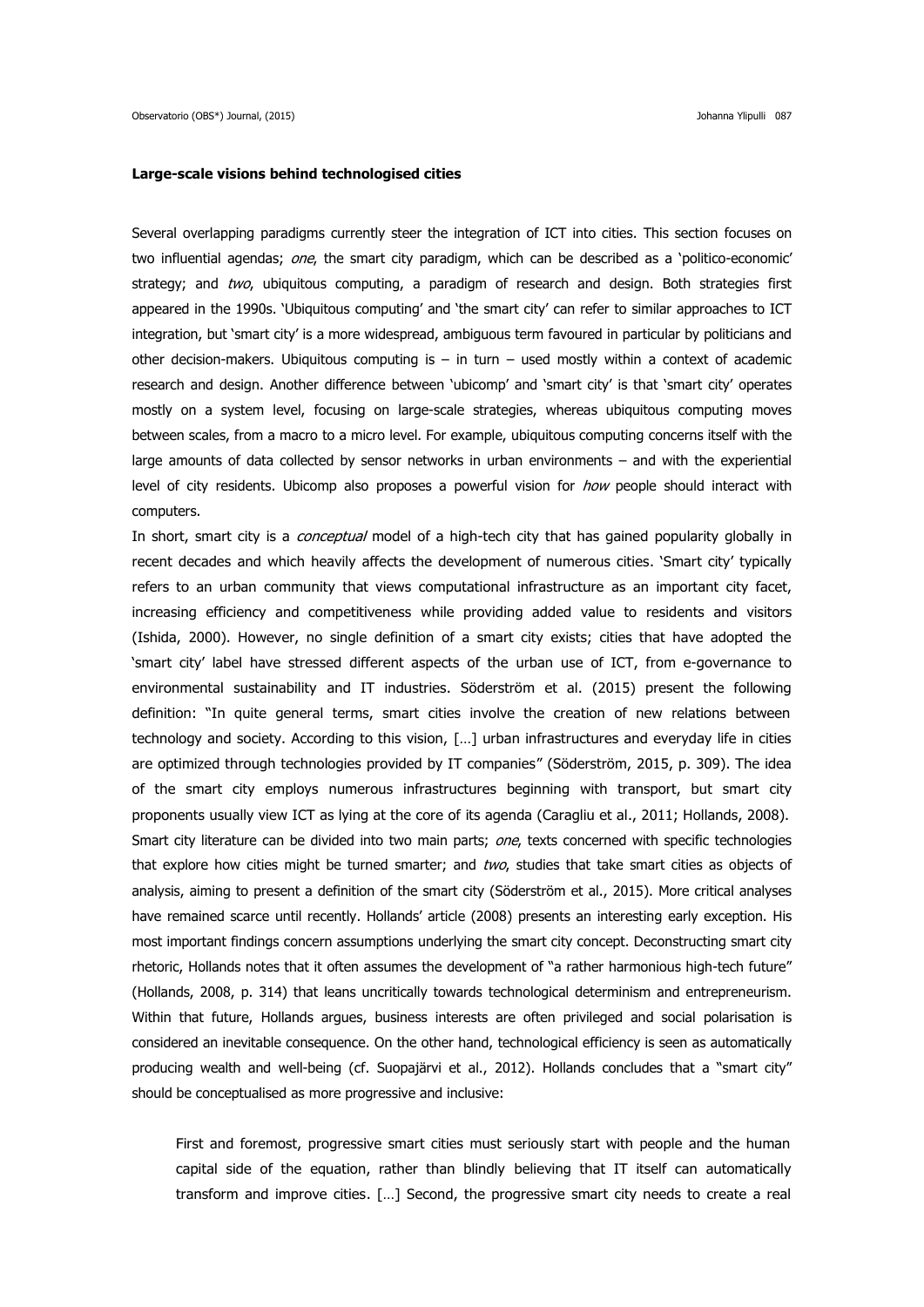**.** 

shift in the balance of power between the use of information technology by business, government, communities and ordinary people who live in cities (Amin et al., 2000), as well as seek to balance economic growth with sustainability.

Many recent publications on smart cities take these claims into account to some extent. For instance, in articles by Garagliu et al. (2011), Chourabi et al. (2012) and Vicini et al. (2012), social inclusion and social and environmental sustainability are mentioned alongside high-tech and business friendliness. Nevertheless, in practice it is often assumed that ICT is the driving force behind urban transformation and a necessary component in solving social and environmental problems (Hollands, 2015; Söderström et al., 2015). Concurring with other researchers who have recently approached this topic from a more critical stance, I find the exaggerated role of technologies in the smart city agenda unsettling. Smart city is reductionist in nature  $-1$  contend  $-$  in that it often undermines the diversity of cities, urban activities, and city inhabitants; and offers an overly simplistic picture of extremely complex urban processes. However, the smart city agenda has become so popular and widespread that it is often seen as a naturalised, normative vision of a future city (Vanolo, 2014). In other words, 'smart city' is a powerful *cultural narrative* (Söderström et al., 2015) that many seem to follow without question.

Another interesting technology-related utopia is specified by 'ubiquitous computing,' a branch of computer science that has had a wide impact on governmental agendas and the interests of technology researchers and developers across the globe (see e.g. Rogers, 2006). Mark Weiser (1952– 1999), the founding father of ubicomp, was a computer scientist and director of the Computer Science Laboratory (CSL) at Xerox PARC<sup>1</sup>. In the 1990s, Weiser wrote two highly influential essays, The Computer for the 21st Century (1991) and five years later an updated version of his visions, The Coming Age of Calm Technology (1997) with John Seely Brown. Weiser's impact might be boiled down as follows. Weiser created the basic ideas behind ubiquitous computing and laid the foundations for a powerful research agenda, yielding huge quantities of academic writings, technological experiments, and technology-filled environments. One might propose that our present everyday life with smart phones and tablet computers mirrors Weiser's predictions to some extent. Instead of simply proposing a new research agenda, Weiser's first essay (1991) introduces a new paradigm (see Bardzell & Bardzell, 2014, p. 781). Weiser's vision reaches beyond engineering: one may interpret it as a philosophical project. In his article, he states directly that a traditional personal computer, a desktop or laptop, will be rejected as the main form of human-computer interaction. He imagines the next step as a reality in which technologies have disappeared and vanished into the background of daily life. At the same time, he continues, computers will be everywhere, unseen. Weiser's forecast begins with these famous words: "The most profound technologies are those that disappear. They weave themselves into the fabric of everyday life until they are indistinguishable from it" (Weiser, 1991, p. 78).

Weiser depicts technological development that will enable the emergence of computational devices of different sizes, gadgets that vary from whiteboard-sized 'displays' to devices analogue to pads of

 $1$  PARC, formerly Xerox PARC, is a research and development company in Palo Alto, California, known for its contributions to information technology and hardware systems, see <http://www.parc.com/about/>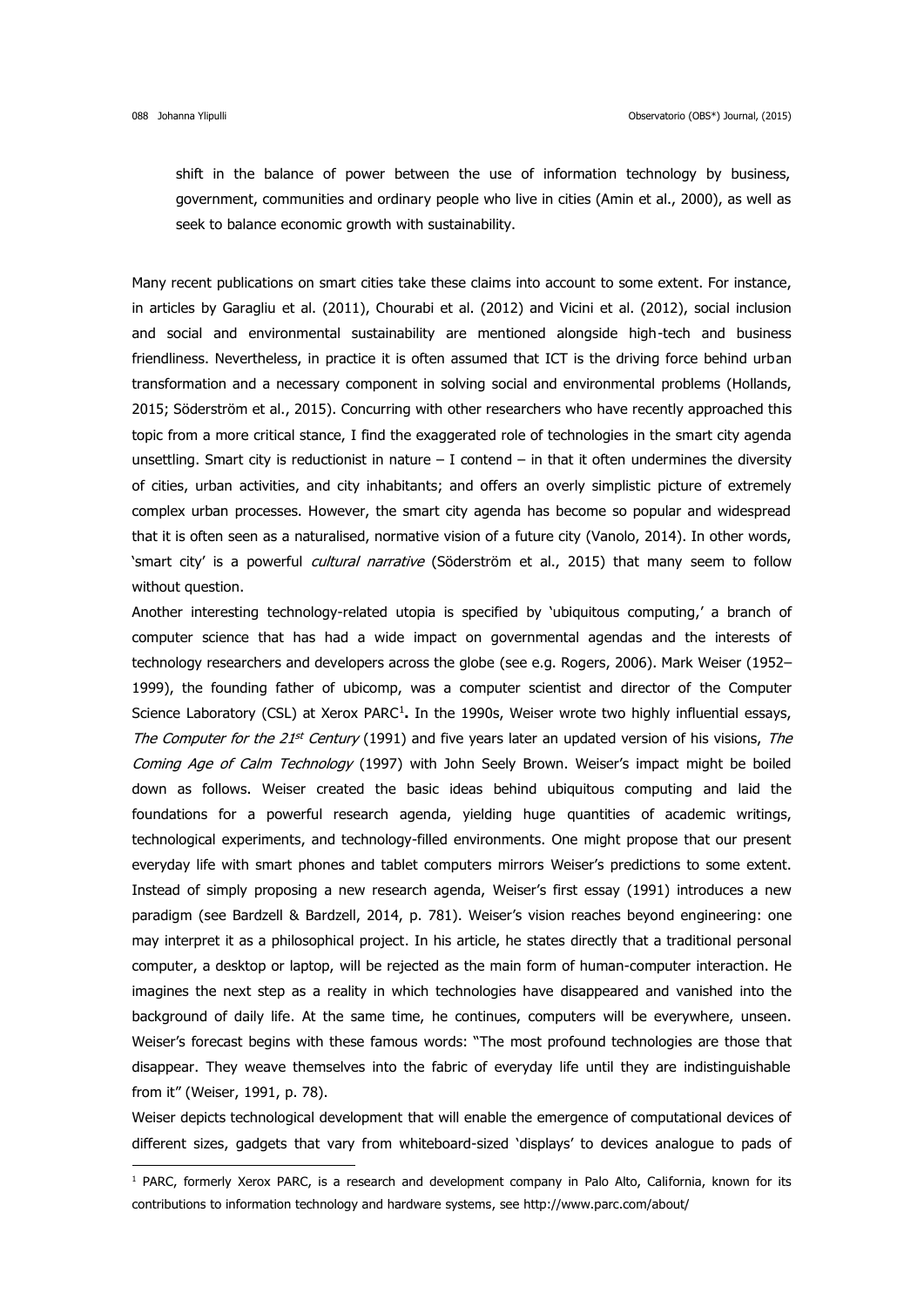papers and sticky notes. He continues by stating that these smaller computational devices will be embedded into the everyday world and linked to each other via wireless networking technologies. The second of his famous essays (Weiser & Seely Brown, 1997) elaborates on somewhat similar thoughts but is concerned more closely with *how* people cope with the hundreds of computers always surrounding them. The second article introduces the concept of 'calm computing'; namely, that a massive quantity of computers in the future will mean that those computers can no longer be the centre of our attention. Instead, technology must stay calmly in the background and enter the centre of attention only when needed:

The most potentially interesting, challenging, and profound change implied by the ubiquitous computing era is a focus on calm. […] But when computers are all around, so that we want to compute while doing something else and have more time to be more fully human, we must radically rethink the goals, context and technology of the computer and all the other technology crowding into our lives. Calmness is a fundamental challenge for all technological design of the next fifty years (Weiser & Seely Brown, 1997).

Again, the authors make brave technological predictions and ponder the profound socio-cultural implications of the changes envisaged. It is also interesting, I contend, that these changes are seen as happening inevitably. Therefore – state Weiser and Seely Brown – research and design should be oriented such that it can meet these inevitable transformations (Weiser, 1991; Weiser & Seely Brown, 1997; cf. Bardzell & Bardzell, 2014; Dourish & Bell, 2011, pp. 9–14). The above foundational articles are still cited repeatedly in studies published within the major forums of ubicomp; for example, at the Ubicomp Conference (Dourish & Bell, 2011, p. 20).

'Urban computing,' then, refers to a subfield of ubiquitous computing that aims to design ubiquitous computing infrastructures for city environments. In general, the goal of urban computing is to realise the visions of ubicomp in a certain place: pervasive computing systems are designed as an integrated facet of urban reality (Kindberg, 2007; Paulos & Jenkins, 2005). Studying and designing computing systems for urban environments requires a planner to draw heavily from both architecture and social sciences (e.g. Kukka et al.**,** 2014). Similar approaches with slightly different emphases are carried out under the name "urban informatics" (Foth, 2008) and "urban interaction design" (Brynskov et al., 2014). Ubiquitous computing was applied early to urban environments; one fascinating example of such an application is Singapore; the island state has built an impressive ICT infrastructure with innovative services such as fingerprint-only biometric banking (see e.g. Dourish & Bell, 2011, pp. 31– 36).

I find ubiquitous computing and its subfields – such as urban computing – extremely intriguing, for several reasons. Firstly, Weiser's *manifesto*, a document resembling science-fiction writing, has given birth to a complete field of study and to far-reaching governmental technology agendas. Secondly, a twenty-year-old forecast still appears to offer the strongest argument for conducting research and design on the basis of rapidly progressing technology. It seems almost as if Weiser's original visions have transformed into a dogma that has seldom been questioned. Many scholars over the years have reviewed technological progress in the light of Weiser's writings (see e.g. Abowd & Mynatt, 2000),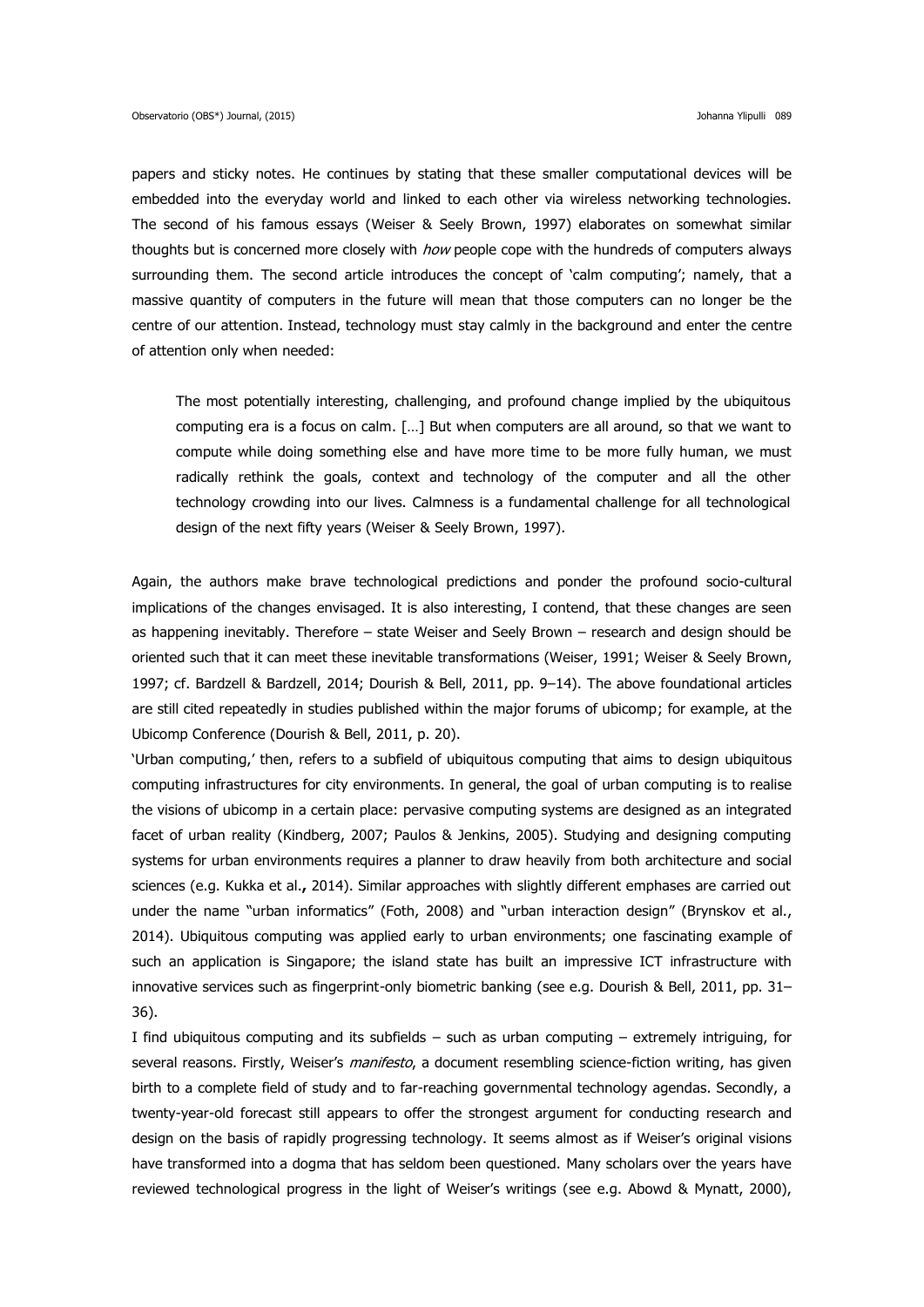**.** 

but few have reassessed his central philosophical arguments (see e.g. Rogers, 2006). At this point I will note an interesting divide: it can be postulated that – as Bardzell and Bardzell suggest (2014) in their recent article – Weiser's agenda consists of two parts, a 'vision' component and a 'technical' component. Moreover, argue Bardzell and Bardzell, such agendas have been developed unevenly: the technical component, exemplified in devices and networks, has made enormous progress, while the 'vision agenda' has, arguably, remained unchanged for too long. According to the Bardzells, it is possible to develop a technological agenda within the boundaries of post-positivist science<sup>2</sup>, in which ubicomp has firm roots. However, developing a philosophical vision agenda requires turning to other ways of knowing and producing knowledge; and computer scientists have found this project uncomfortable, if not impossible. In summary, Weiser clearly stepped outside the conventional boundaries and epistemologies of computer science when creating his vision, but only a handful of researchers followed him by developing the vision component further.

One of the few articles concerning the "vision agenda" of ubicomp was written by Rogers (2006), who reworks Weiser's vision in a more engaging direction. At first, Rogers concludes that some central problems of ubicomp, such as the development of computers that are context-aware on behalf of their users, have proved extremely difficult to solve. Rogers asks a profound question concerning the ubicomp vision as a whole; namely, "*Even if we could build the world imagined by* Weiser, would we want to live in it?" A profound problem, contends Rogers, is that Weiser's 'calm computing' seems to construct users as passive and disengaged. In the Weiserian vision, computers act on behalf of their users, providing invisible support and handling tasks automatically. Rogers ponders if such a reality is desirable for us as 'evolved humans' at all, and continues by proposing a new definition for ubicomp based on extending and even *transforming* people. Her account views humans as subjects that always already exceed a researcher's understanding, rather than simple "users" whose needs can be predicted (Rogers, 2006; see also Bardzell & Bardzell, 2014). Bell and Dourish (2007) offer another sharp, well-known critique of ubicomp, stating that ubicomp's principle arguments are harmful because they orient researchers towards a mystified 'proximal future' that is always close but never actually present. This has several drawbacks, one of which is that researchers who proceed according to ubicomp do not feel accountable for the present; this, in turn, creates ethical issues. Moreover, continue Bell and Dourish, an orientation towards the future prevents us from noticing pre-existing ubicomp communities – for example those in South Korea and Singapore – and conducting empirical research on those communities. Bell and Dourish argue that ubicomp's vision agenda should be deconstructed completely. Abowd (2012) recently claimed that 'ubicomp' is no longer necessary as a proposal because it is already manifested in contemporary technology use. Bardzell and Bardzell (2014) do not suggest that we *abandon* ubicomp altogether. Instead, echoing

 $2$  Post-positivism is a philosophy of science that acknowledges the critiques of positivism and reworks it. Postpositivists, for example, accept that the background, knowledge, and values of the researcher can influence observations and research. Nevertheless, in a manner similar to the actions of positivists, post-positivists try to achieve objectivity by attempting to recognise the possible effects of biases. However, post-positivism should not be confused with relativism as it generally it holds on to the idea of objective truth. Post-positivists believe that an empirical reality exists (like positivists do) but that the understanding of it is limited because of the biases of the researcher or other such limitations (e.g. Alvesson & Sköldberg, 2009, pp. 16–23; Kincaid, 1996).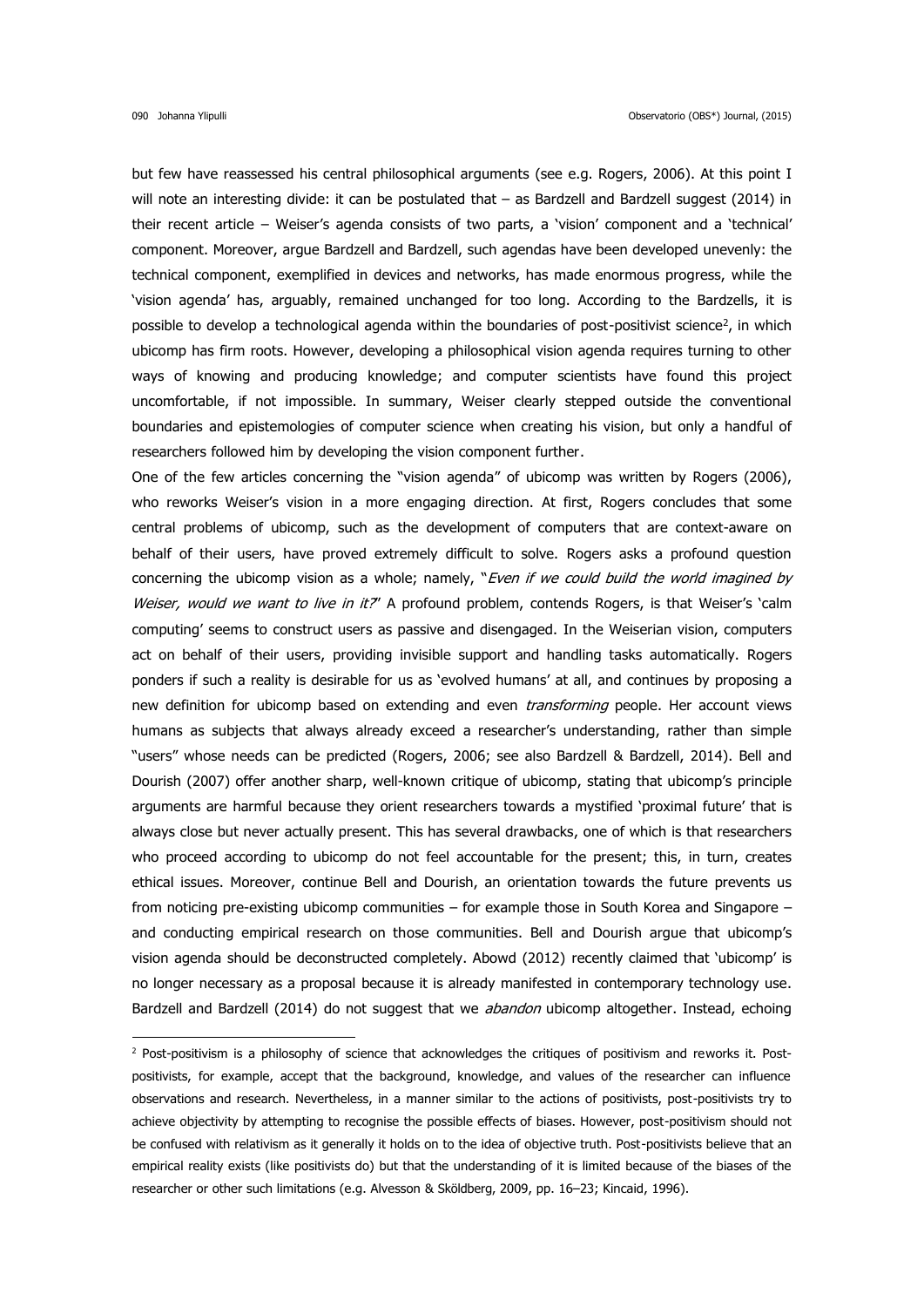Rogers, they propose that we should continue to develop and redefine ubicomp's philosophical side, its 'vision agenda.' In developing ubicomp's vision agenda, the Bardzells argue, researchers cannot rely solely on post-positivism; they must employ other ways of knowing. The Bardzell solution is to employ science fiction theory to create new, scientifically grounded speculations. These products of a "systematic and intellectually rigorous" cognitive speculation might provide design goals, perhaps even new visions, and "unthought possible trajectories for a dramatically better life" (Bardzell & Bardzell, 2014, p. 780). Also other scholars concerned with ubicomp have discussed the relationship between ubicomp and science fiction (Dourish & Bell, 2014). Galloway (2013) highlights the concept of 'design fiction' in tracing complex connections between the present and future. All the authors mentioned agree that such speculations must necessarily always be firmly grounded in the present. One may conclude that creating a powerful vision of the future or speculating convincingly about it are by no means trivial acts. A projection of future urban ICT development can have very farreaching social, cultural, material, economic and political consequences and implications. The next section aims to explore how the visions of urban ICT development offered by the 'smart city' and 'ubiquitous computing' have been applied in the city of Oulu, Finland. I hypothesise that that the realisation of these agendas can vary considerably depending on locale (see e.g. Kitchin, 2015). Moreover, the ideas offered by these agendas are interpreted and transformed according to local needs and conditions. The following sections present a speculative analysis that stands on ethnographic research materials, asking, 'What new visions can be built upon the dreams of young adult residents of this particular 'smart city'?'

### **A materialised vision: the technologised city of Oulu**

The Finnish city of Oulu is a space in which the agendas of the 'smart city' and 'ubiquitous technology' have affected life on many levels. It is important firstly to note that, since the 1980s, Oulu has intentionally built a 'business land' image on high technology. In 1984 the city actually declared itself Technology City Oulu, a name that was – at the time – considered highly progressive. The aim was quite prosaic: to support and reinforce the business life, employment situation, and progress of the region. This strategy proved successful in attracting companies to the Oulu region and in boosting the city's economy and research and development activities. For a long time, Nokia was the most prominent example of such efforts. During the two decades following 1984, Oulu gained a national and international reputation as a leading European centre of electronic and ICT industry. Thousands of engineers graduated to the business sector from the University of Oulu and the Oulu University of Applied Sciences (see Äikäs, 2001; 2004). Different high-tech branding initiatives followed the 'Technology City Oulu' campaign, although those initiatives were not as intense as the initial programme (Pasquinelli & Teräs, 2013). The recent recession and problems faced by Nokia and other ICT companies have made a dent in this image. Nevertheless, recent marketing material on the city's official Internet pages presents Oulu as an intelligent, innovative high-tech centre (Oulu Brand Book, 2014). According to the booklet, the following is the Oulu brand in a nutshell: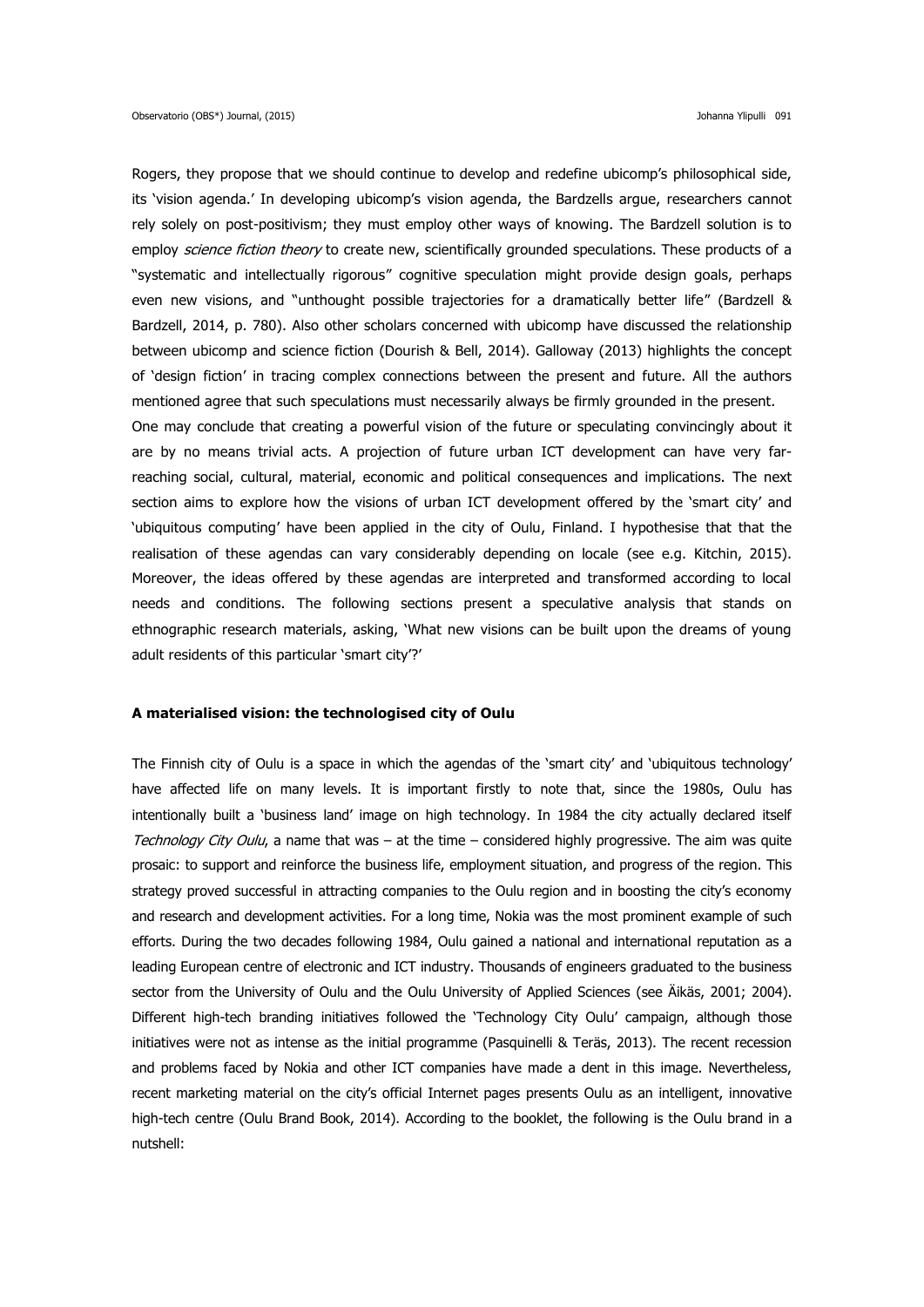Oulu is the capital of Northern Scandinavia and blends a creative atmosphere with high technology, entrepreneurship and highly skilled people, the unique culture of a modern seaside town and a vibrant countryside. Oulu offers an impressive range of educational opportunities and the youngest population in Europe, as well as the ability to collaborate efficiently on building competence into international success stories. And all this in a prosperous city that's just the right size to provide a good, solid foundation for a happy life.

Intentional long-term image building and political strategy aimed at boosting the technology industry in Oulu was therefore launched long before the smart city concept gained global popularity. However, the label 'smart' or 'intelligent' is now often attached to Oulu as well<sup>3</sup>. The terms 'smart' and 'intelligent' are often used synonymously and slip easily into frames built during previous decades. At the time of writing, the Oulu smart city agenda is being promoted and used in varied ways by various stakeholders, research institutions, companies, and municipal officials (see Rantakokko, 2012 for a concise introduction). However, the Oulu smart city agenda centres explicitly on technology and not  $-$  for example  $-$  on environmental sustainability. Some recent exceptions exist, such as Hiukkavaara<sup>4</sup>, the largest city district to be built in Oulu and northern Finland in the near future. The plans for Hiukkavaara combine smart city thinking, sustainability, and an awareness of the drastically changing northern seasons; the city district is advertised by the slogan "Arctic attitude, modern city life, and endless wilderness."

The research and design community of the Department of Computer Science and Engineering (CSE) at the University of Oulu, in turn, has promoted ubiquitous computing, over the last ten years. Projects have been realised in cooperation between high-tech companies and the City of Oulu; as these institutions are more familiar with the concept of 'smart city' it has often been employed together with 'ubiquitous' or 'urban' computing (see e.g. Kukka et al., 2013; Kostakos et al., 2013). Open Ubiquitous Oulu<sup>5</sup>, also known as 'UBI Oulu,' has implemented a visible and internationally acknowledged technological infrastructure in the city centre and therefore made efforts to incorporate pervasive technologies into the everyday lives of city citizens. UBI Oulu is a joint initiative of the University of Oulu and the City of Oulu that aims to build a functional prototype of a future smart city. The overall objective of UBI Oulu has been to enhance everyday lives and interaction between the city and its residents. Research is conducted within the multidisciplinary 'UrBan Interactions (UBI) Research Program' coordinated by the CSE. Researchers from varied disciplines including computer science, economics, informatics, architecture, and cultural anthropology have participated in the activities of the UBI program, conducting long-term research or small-scale projects. The core of the UBI Program is ubiquitous computing infrastructure deployed in Oulu's city centre. That infrastructure includes – for example – a municipal, open-access WiFi network, a network of Bluetooth access points, and a large network of interactive public displays deployed in the city centre.

The UBI program has aimed to turn Oulu into an open 'civic laboratory,' enabling long-term, large-scale exploration of urban computing systems in a real environment. In general terms, 'civic laboratory' refers to

1

 $3$  See, for example, the Internet pages of the Oulu Smart City Seminar, 2015:<http://www.smartseminar.fi/>

<sup>4</sup> <http://www.smart-ip.eu/2013/05/sustainable-arctic-winter-city-hiukkavaara-oulu-finland/>

<sup>5</sup> <http://www.ubioulu.fi/en>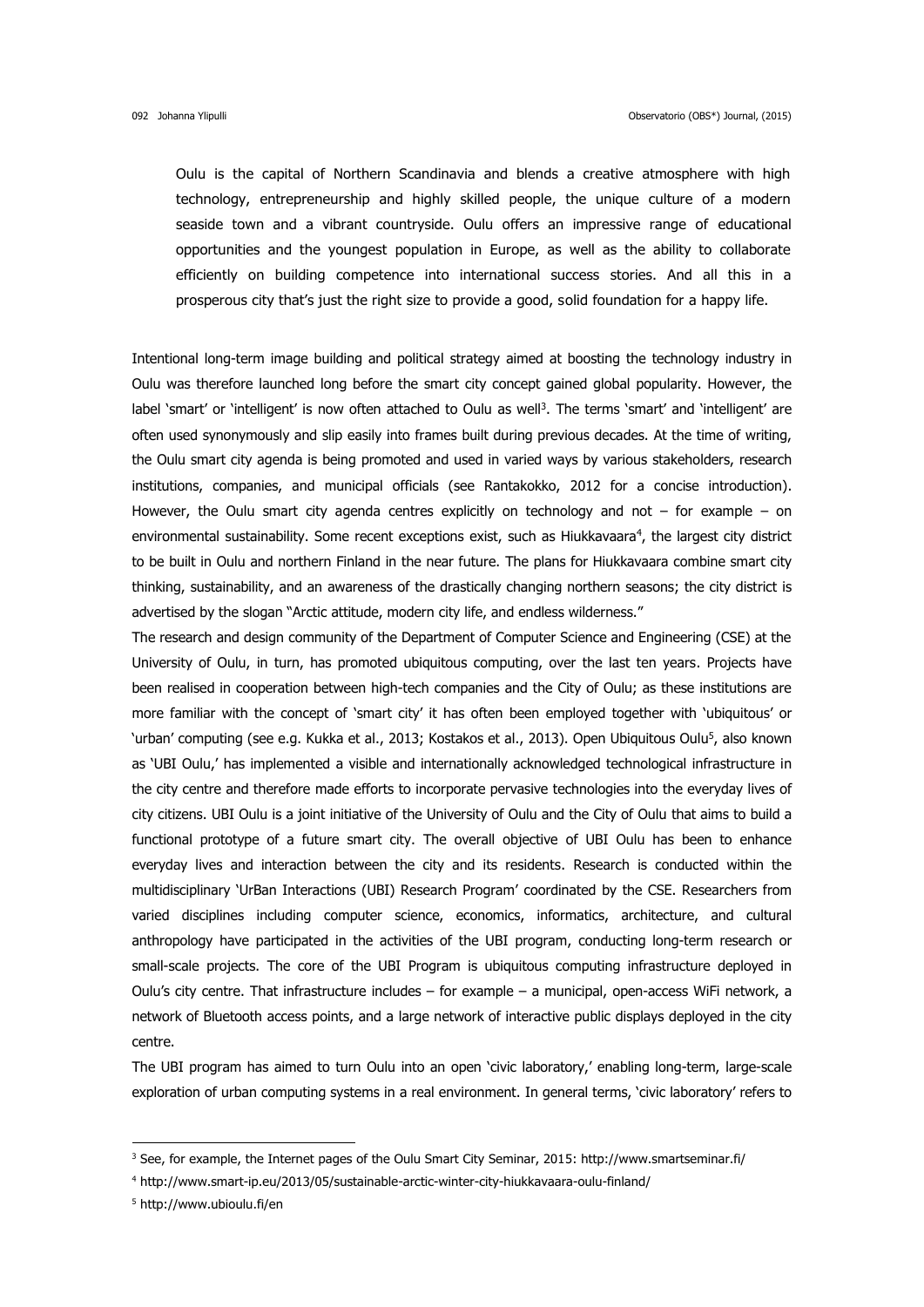**.** 

a study setting in which 'technology is adapted in novel ways to meet local needs'.<sup>6</sup> In Oulu the civic laboratory has endeavoured to cooperate with service providers, the City of Oulu, and city residents by offering stakeholders the opportunity to try the possibilities of the new technology in real-life settings. At the same time, the technology has been studied and evaluated academically. Nevertheless, operating in a complex terrain of urban public space has proved challenging. The original visions of stakeholders have not been completely fulfilled, as the author and co-authors argued in our 2012 article (Suopajärvi et al., 2012) tracing the goals and ideas behind the UBI Oulu initiative. Moreover, because participatory practices were not used, the role of city inhabitants has been somewhat limited in the design of the aforementioned technologies. 'Top-down' visions have dominated the outcome of the UBI initiative, and city inhabitants have acted mostly as testers of new technology, not co-creators. The dominance of a technology-centred perspective can be explained in part by Oulu's history as a high-tech city (ibid.).

UBI Oulu's two infrastructures, the panOULU WLAN and the network of public urban displays, are relevant to this article. The panOULU WLAN, which I will refer to as panOULU, is a municipal WiFi network founded in 2003. Use of the network does not require any registration, authentication, or payment, and provides wireless Internet access in the most central and busy places of Oulu, including municipal offices and facilities, the university campuses, and the airport. If the relative size of the Oulu community is taken into account, panOULU is the largest municipal WiFi network in the world, providing open, free, unrestricted Internet access (Ojala et al., 2011; Ojala et al., 2012a). The UBI displays – see Figure 1 – are large interactive public displays installed in central indoor and outdoor spaces around the city. The outdoor displays are all located quite close to each other in the centre of Oulu; six are positioned on a pedestrian walkway and one at the market place. Indoor displays, in turn, can be found in popular municipal buildings, including the University of Oulu, the University of Applied Sciences, the main library, and Oulu swimming hall. The outdoor displays and the first six indoor displays were all deployed in the summer of 2009, while an additional six indoor displays were installed three years later, in the summer of 2012. Each UBI public display unit has a passive broadcast mode that plays mainly advertisements, and an interactive mode consisting of a set of web pages offering services such as news and information about local restaurants, bus schedules, and games. The UBI displays currently constitute one of the world's largest networks of interactive public displays installed in a city centre for predominantly research purposes (Hosio et al., 2010; Ojala et al., 2010; Ojala et al., 2012b).

In relation to their research function, the panOULU and UBI display infrastructures enable the collection of large-scale, long-term use data which, in its most simple form, informs researchers of how much a certain display or WiFi has been used. The data collected also reveals use trends for different times of the day and seasons of the year (see Ylipulli et al., 2014a). Such data indicates that panOULU use has increased steadily and that the use of UBI displays has slowly diminished (Ylipulli et al., 2014b).

<sup>6</sup> <http://www.iftf.org/our-work/global-landscape/human-settlement/the-future-of-cities-information-and-inclusion/>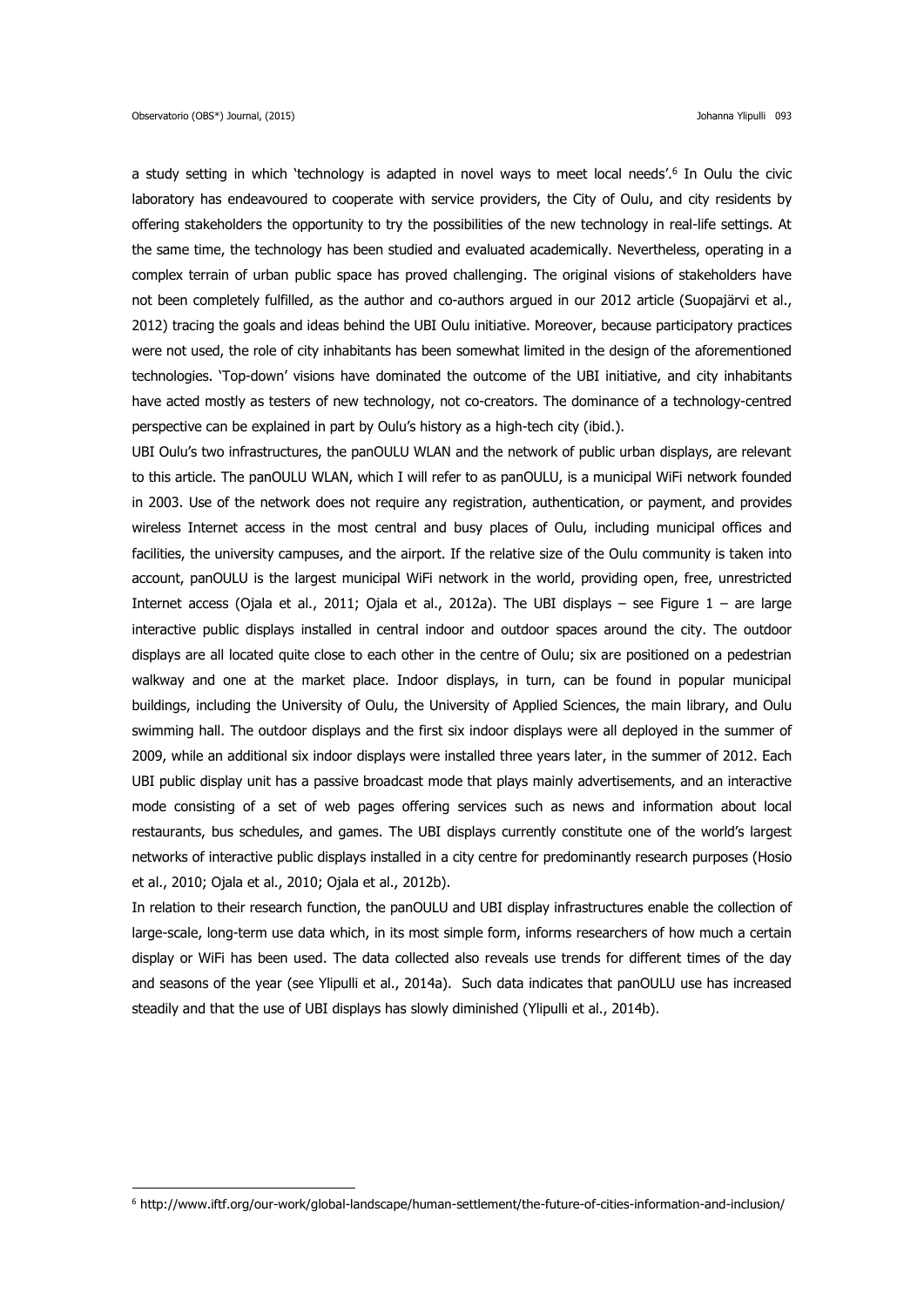

Figure 1. An outdoor UBI display in use

Source: UBI Program 2015.

### **Investigating the ICT experiences and perceptions of young adults**

The vast amounts of quantitative data produced by Oulu's UBI infrastructures have their qualitative counterpart in several sets of research material scrutinising the experiential level of Oulu residents. The experiences, perceptions, attitudes, and values of the people living in this 'smart' and 'ubiquitous' city have been investigated by collecting qualitative research material within the UBI program and collaborative projects. Such studies have either mapped resident experiences of ICT in general or have focused on particular technologies. Studies have employed an ethnographic approach and also methods and perspectives derived from the design studies such as cultural probes (see e.g. Pihlajaniemi et al., 2012; Suopajärvi, 2015; Ylipulli et al., 2014a). This article focuses on research material collected by the author between 2011 and 2012 by combining ethnography with a culturalprobe-inspired approach (Gaver, 1999; Mattelmäki, 2006). The data set consists of 'ICT diaries' complemented by semi-structured, thematic group interviews with the aim of mapping the technologised reality of young adults living in the city of Oulu.

I decided to study young adults between the ages of twenty and thirty primarily because I wanted to scrutinise and challenge notions linked to this particular age group and technology. Young adults are often thought to be early adopters of technological innovations and are expected to have good skills in and knowledge of new technology use (Dourish et al., 2007; Williams et al., 2008). Nevertheless, as we have noted previously (Ylipulli & Suopajärvi, 2013), typical attributes such as 'technologicallysavvy' often linked to young adults do not necessarily apply to the whole age group. One cannot view age as the only category defining people and their technological skills and attitudes. My research material therefore reflects the varying technological experiences and perceptions of young adults. I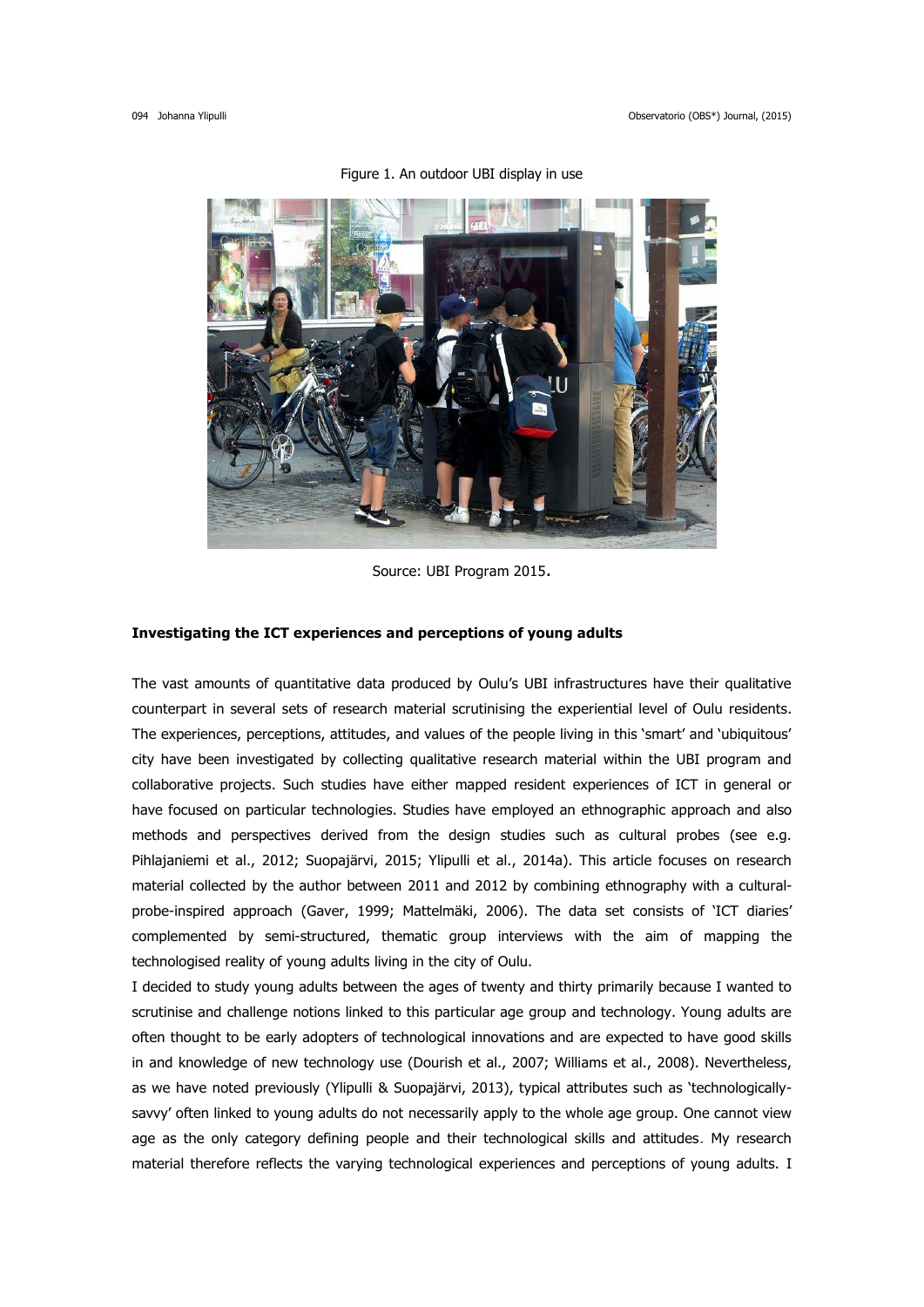recruited the participants mostly through the mailing lists of different academies in the city, but also used the so-called 'snowball' method, asking recruited participants to forward my invitation.

The ICT diary study detailed in this research stands on an ethnographic approach and includes a wide range of themes. My general aim in collecting the material was to gain a thorough yet broad outlook on the perceptions pertaining to ICT and the everyday life of young adults resident in the 'smart' city of Oulu. I conducted the study in late 2011 and early 2012 with forty-eight participants, including thirty-seven women and eleven men. Most participants had higher education or were studying either at the University of Oulu or at the Oulu University of Applied Sciences. The majority had lived in the city for several years; however, only sixteen were originally from Oulu. Most had moved to the city in their early twenties and late teens from eastern or northern parts of Finland, from nearby smaller towns, or from rural areas – a distribution that reflects the position of Oulu as the most popular student city in northern Finland (City of Oulu, 2012).

At first, the recruited study participants documented the use of their mobile phone and computer in a small scrapbook designed in the spirit of the 'cultural probe' methodology (see e.g. Gaver, 1999; see also Luusua et al., 2015). This intentionally colourful, playful 'ICT diary' included ten tasks whose open questions I designed to support out-of-the-box thinking and encourage the participants to observe, ponder, and reflect on their own ICT practices (Figure 2). After completing the diary, participants were invited to participate in group interviews in which they could elaborate on the themes of the diary and compare their views with the views of others. The research material of this article consists therefore of written 'ICT diaries' accompanied by drawings and clippings, and of hundreds of pages of transcribed interviews. I chose to employ a somewhat experimental method mainly because conducting participant observations of everyday ICT use would have been challenging, even intrusive. The technology in question, i.e. smartphones and computers, is used nowadays almost everywhere and in all types of situation (see e.g. Hemmings et al., 2002). Furthermore, ICT has become so mundane and usual that I wanted to use a method with the capacity to detach participants from everyday practices and encourage them to reflect critically on their own actions. In realising the study, I also noted that my choice of method allowed participants to rely on different modes of communication: they were able to express themselves by writing, talking, or in images. The resulting research material is particularly rich.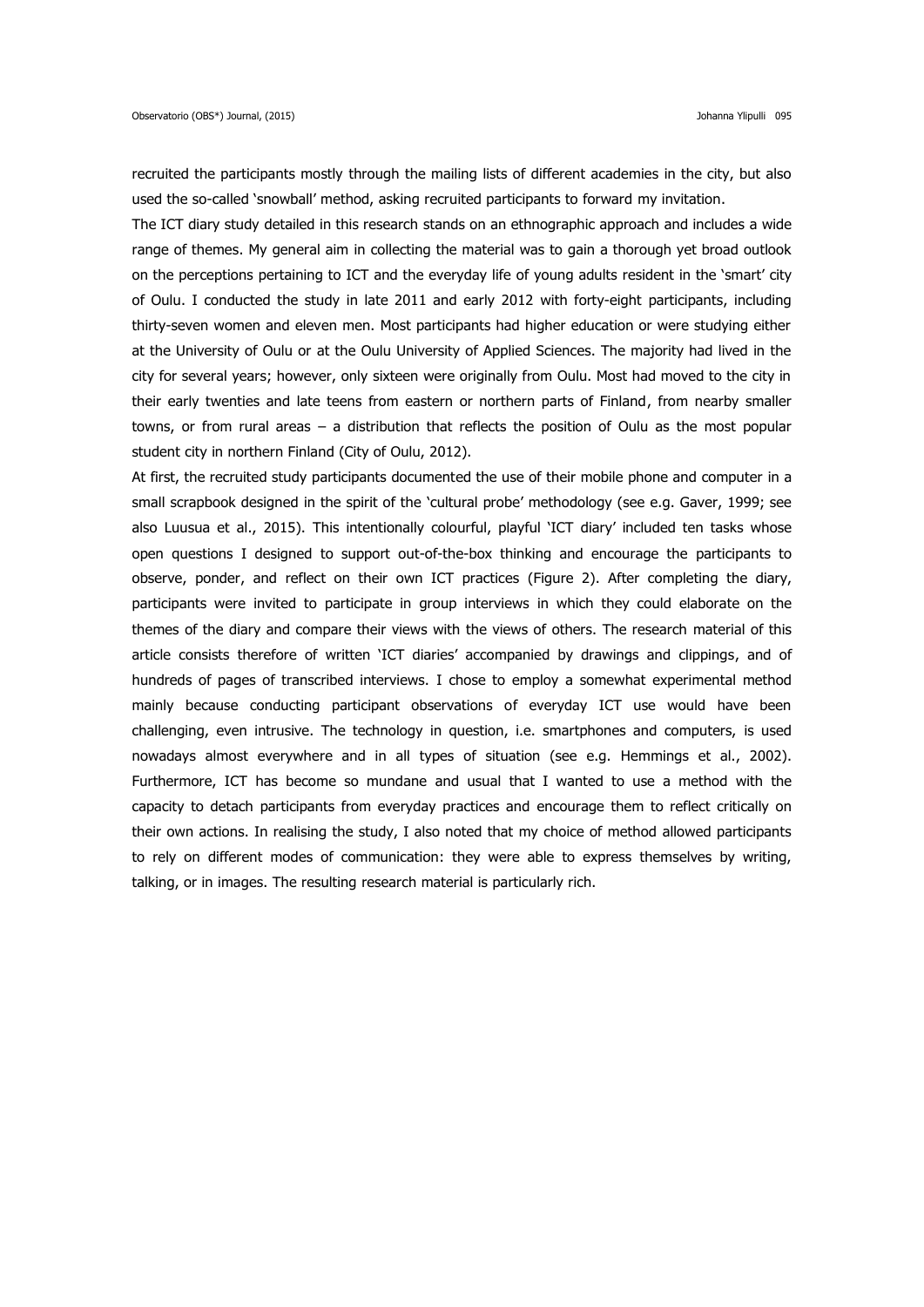#### Figure 2. ICT Diary



### Source: Anna Luusua, 2014.

Analysis of these materials stands on iterative readings, including the classifying, systemising, and structuring of the data into emerging themes. I organised these themes into matrices that enable the comparison of participant perspectives and the discovery of discourses, similarities, and differences (see e.g. Davies, 1999, Corbin & Strauss, 2008). My aim has been to understand these phenomena both as lived experiences and as a part of socio-cultural frames, an approach typical to cultural anthropology (see Suopajärvi, 2015). Participants expressed attitudes and implicit wishes towards technology throughout the research material, but the scrapbook also included responses to a direct question about "the dream ICT of the future." In this task, I asked participants to choose two images depicting their 'dream ICT' and add them to the diary. The task was on the last page of the booklet which was an intentional choice. Participatory Design (PD) researchers have noted the usefulness of letting participants first reflect upon their current practices and later build bridges between the present and future. Overly future-oriented tasks do not produce fruitful outcomes (Buskermolen & Ozcelik, 2012). Participant 'ICT dreams' were further elaborated on and discussed in the interviews. This task resembled 'imagework,' an experiential qualitative research methodology explored in particular by Edgar (2004). As the name implies, imagework refers to different image-based methods by which the researcher purposefully facilitates the imagination of the participants. Edgar argues that "experiential research methods, such as imagework, can elicit and evoke implicit knowledge and selfidentities of respondents in a way that other research methods cannot" (ibid., p. 2). He continues by stating that the nature of the 'inner realities' of people is largely visual, and that the power of imagework lies also in this function within research; images resonate with the visual nature of human consciousness (ibid., p. 139). By asking study participants to use images instead of simply gathering verbal accounts, I wanted to tease out implicit associations and wishes. The analysis of these materials sheds light on perspectives of 'ordinary' city dwellers whose views are not always heard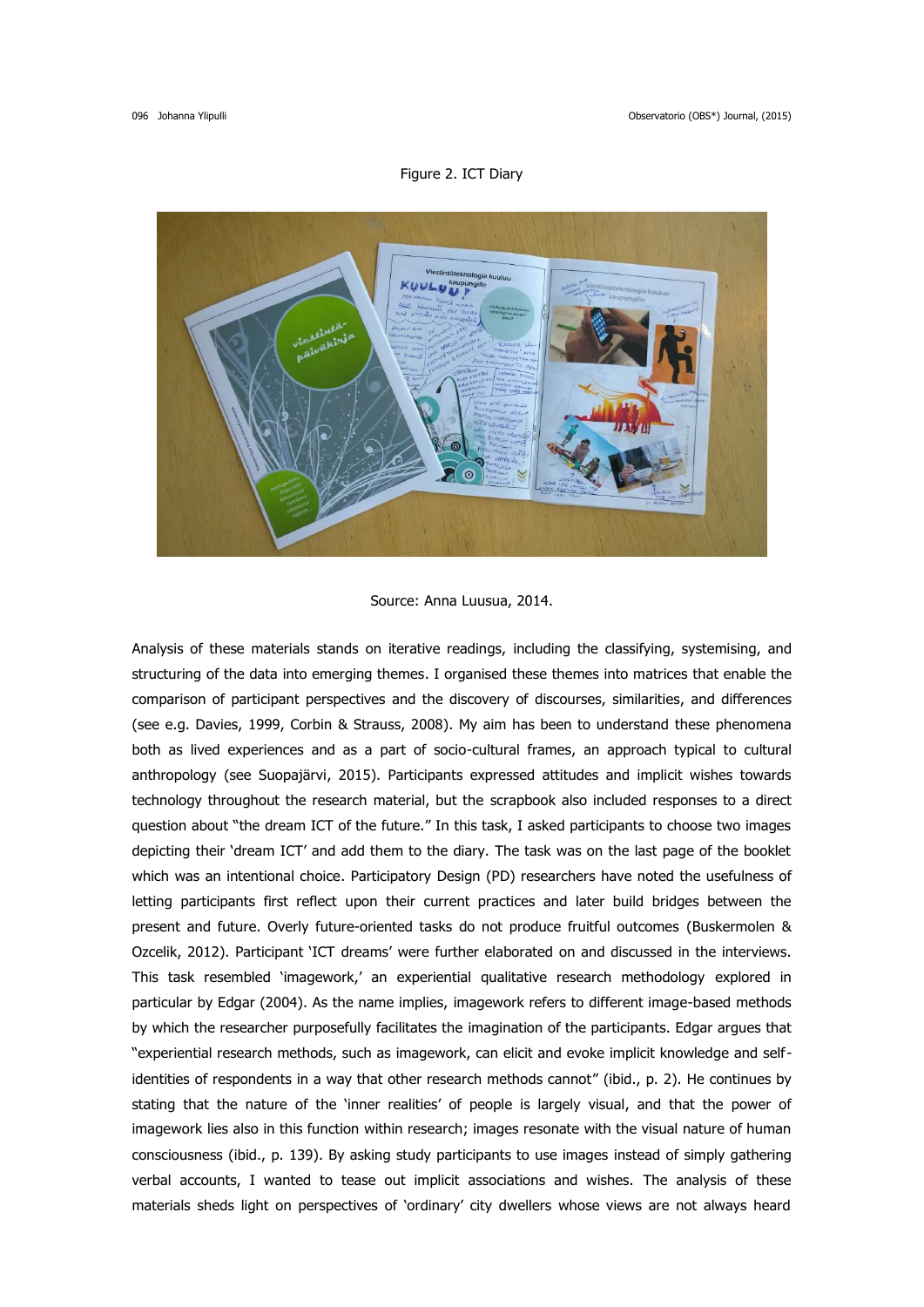when realising the grand urban visions. In the following sections I scrutinise young adults' perceptions of the 'smart' city of Oulu and their projections of the desired future.

#### **The technologised city as a myth**

This section charts overall young-adult study-participant perceptions of Oulu's 'smart city' or 'technology city' agenda. In the group interviews, we discussed the public urban computing infrastructures of Oulu, in particular the panOULU wireless LAN and UBI displays (see Ylipulli et al., 2014b). Following these conversations I asked the interviewees if they felt they were living in a 'technology city' or a 'high-tech city.'

A few young adults directly denied living in a high-tech or technology city: one participant told she was not interested in technology, and the other felt Oulu's techno-centric image had "dried up" (F21<sup>7</sup> ). A few participants reacted positively and recalled noticing Oulu's high-tech reputation when living abroad. Participants studying or working in technology-related or communication-related fields had the most positive attitudes to and positive associations with the 'technology city of Oulu' as an idea. However, a clear majority of participants fell between these two extremes. Over half of the participants were hesitant, stating they did not know what to say. One commented, "I don't know if technology serves anybody else [here] but advertisers and technology designers" (F26). Another pondered, "It doesn't mean anything to an average person" (F21), and one stated, "I don't live in a technology city; it's like a myth that has always existed but I've never experienced being part of it" (F26). The rest agreed with the statement that Oulu is a 'high-tech city.' Nevertheless, in the same breath, many commented that the role of technology should be more visible or concrete, particularly in the city centre, if Oulu wishes to be perceived as a 'high-tech city'.

Overall, technology was mostly associated with local academies or companies. The vast majority of participants saw its role for ordinary city inhabitants as minor. For the participants, the panOULU WLAN appeared to be the most meaningful feature of the smart city, discussed almost always in a positive spirit. Nevertheless, quite many participants did not regard public open-access WLAN as "special," though acknowledging in interview when others remarked that such a technology is still a rarity, and not part of usual city infrastructures. Some saw also the UBI displays as "special," reinforcing Oulu's image, giving it "street credibility". However, as I noted earlier, adoption of the UBI displays has been slow and many participants were not familiar with the devices at all, although the displays are prominently visible and located in central spaces (Ylipulli et al., 2014b). The displays were considered too awkward to use in public and young adults preferred using a smartphone for information seeking. Even the most visible technology becomes invisible if it is not aligned with existing social norms and everyday life practices. (See ibid. for complete analysis on the appropriation process.)

In general, the analysis of the research material reveals a reality in which visions of a technology city were experienced as distant, even awkward by many participants. Some commented that they did not want to discuss the subject because they were "sick"or "tired" of it; they felt that high-tech

**.** 

<sup>7</sup> Participants are referred to as follows: F=female, M=male, age.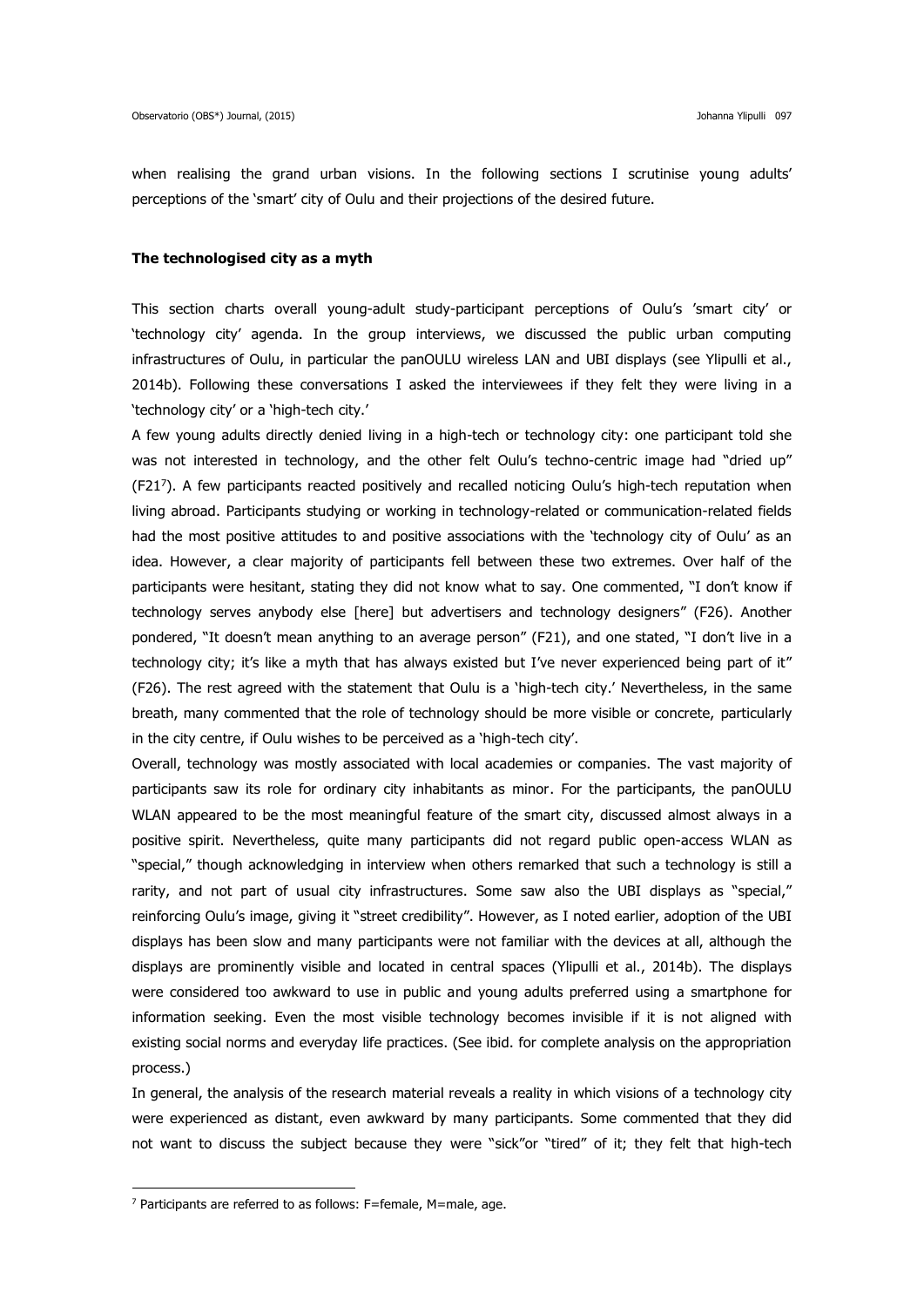discourse was always on display, but never actually affected their lives. Many participants had a negative attitude towards a 'high-tech' city agenda, citing the notoriously malfunctioning digital schedule screens at Oulu bus stops as an example of poor technology use.

Overall, the discussions lead me to conclude that bold visions, initiatives, and projects in technology have largely remained within the walls of research institutions and companies. Only infrastructures belonging to the UBI program – specifically panOULU and occasionally the UBI displays – were experienced as having a direct impact on the everyday lives of Oulu city inhabitants. These findings are actually not very surprising considering Oulu's branding history: in the 1980s and 1990s, decisionmakers considered it important that Oulu seem to outsiders an inviting centre of technology. City marketing was mainly targeted at stakeholders operating in southern Finland or abroad. This image was important primarily in business life, not everyday life. For ordinary city residents, Oulu's "technology image" remained a distant phenomenon (Äikäs, 2001; 2004). However, 'smart city thinking' has clearly become fused with older technology city strategies during this millennium; current trends underline the significance of city residents; and specifically, their participation in technology design processes, inclusion, and other social issues (e.g. Hollands, 2008). For example, in his introduction to smart city of Oulu, Rantakokko (2012, p. 251) states that

From the user community's point of view  $-$  both citizens and businesses  $-$  the city appears as a smart space providing a rich interaction between the physical, virtual and social spaces. This means that citizens can enjoy about innovative service solutions, such as innovative schools, and also contribute to the development of new services.

I propose that, for many of the young adult participants in this study, the above vision had not yet been turned into reality. Although most of them felt that technology visions of Oulu were not really linked to their everyday lives, the value of ICT development and research was viewed as supporting the economy of the region. At the same time, young adults wished that other features of the city and its surroundings would be highlighted in branding processes and political strategies. They acknowledged that such visions of the future can have very concrete implication, constructing reality and affecting concrete decisions concerning – for example – education and urban development. The participants in this study mentioned local culture, the history of Oulu, surrounding nature, and the city's large parks as features deserving of much more attention. Some suggested that these aspects be merged with the high-tech brand and know-how. Interestingly, references to nature and 'naturalness' also formed a noticeable theme when participants discussed their dream technologies of the future.

### **Dreams and visions of the young adults**

I have constructed three main themes from the ICT diary study concerning the dreams and wishes of the young adult participants; namely, one, qualities of the future technology; two, mode of interaction; and three, attitudes towards future technological development. Discussions of technology and the future were not linked explicitly to the Oulu city environment, but participants' perspectives could offer fruitful insights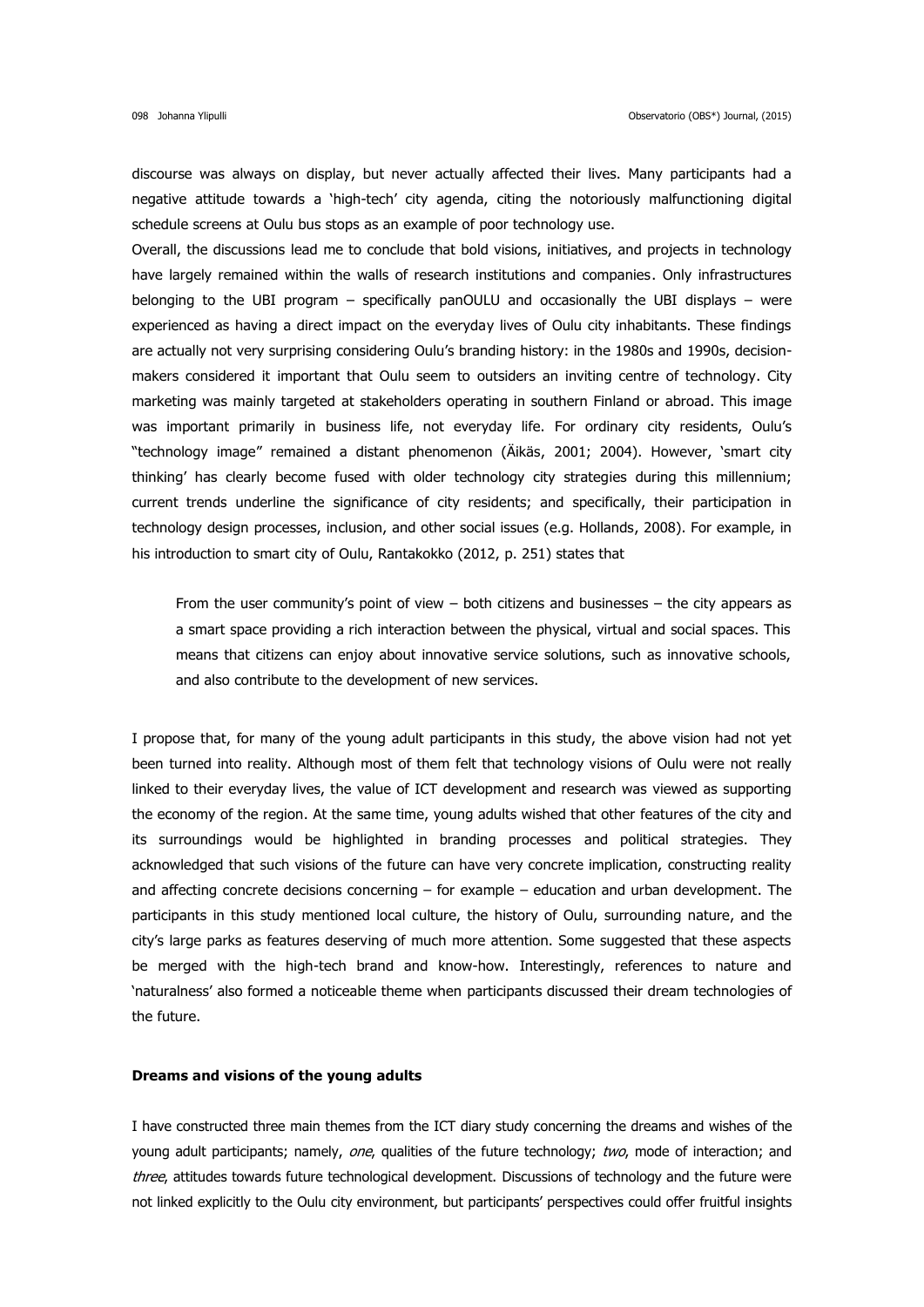into urban technology design and research. Constructed themes can be understood as "weak signals" (Ansoff, 1982), a type of warning still too incomplete to enable an accurate estimation of the impact of underlying causes, but which has the potential to develop into strong signals that might require ICT designers to respond. However, the most important aim of this analysis is to outline whether or not views of ordinary city inhabitants provide alternatives to large-scale urban narratives, and to highlight the diversity of relevant perspectives. In other words, I have been seeking more versatile and nuanced projections of the future.

## Qualities of dream technology

I will first explore the features that young adult participants in this study envisaged for 'dream' technology, in accounts that reveal a lot about their personal values. Perhaps unsurprisingly, one of the most visible themes was linked to the *functionality* of technology. Study participants hoped that future technology would be smooth, practical, reliable, flawless, and easy-to-use. Speed and efficiency were mentioned repeatedly and some argued that future technology should remain unnoticeable. The dreams painted a picture in which technology was a personal, rather mundane tool. These perceptions can be seen as being in line with many thoughts of Mark Weiser who also envisioned smooth and flawless future technology, intertwined with the fabric of everyday life. Technology as innovation or spectacle surfaced only in a few interviews. Participant visions of dream technologies could, for the most part, be described as "practical". Ecological concerns such as reusability and recycling were another recurring theme. A large number of the young adults were, for example, concerned about how old computers were shipped to developing countries where toxic waste is not properly processed; they discussed biodegradable materials and "organic" computers that would not put pressure on nature and ecosystems. In a similar fashion, many stated that ICT devices should be much more durable and designed in a way that makes fixing them easier. In a sense, "ecological technology" was a pervasive theme in the material. Its occurrence was not linked to gender, overall attitudes, or other factors. For example, one participant spoke strongly on behalf of ecological values, then added, "However, I'm not any vegan hippie" (M29). I contend that he wanted to separate himself from more radical activists and emphasise that an "average guy"can also support ecological values. Moreover, repeatedly surfacing accounts linked to ethical aspects presented the "global scale" of the young adults' wishes. Many participants stated that ICT manufacturing should comply with the rules of fair trade. They worried about abusive working conditions and human rights violations in countries where minerals for basic components are mined and devices assembled. In addition to such global worries, many participants expressed wishes regarding Finland and their immediate surroundings, linking those wishes to the *democracy* and equality of technology. Participants stressed that everyone should have the possibility to access the Internet, while some also hoped that smart phones might be cheaper so that everyone could afford them.

The group of study participants consisted mainly of people with higher education, a factor that may have affected the results. However, environmental consciousness also reflects "accepted discourses of consuming" in Finland (see e.g. Tuuva-Hongisto & Timonen, 2011; Wilska & Pedrozo, 2007). Emphasis on ecological and ethical values as pertaining to future technology was remarkably strong, indicating that participants felt that ICT designers and manufacturers have not yet responded efficiently to those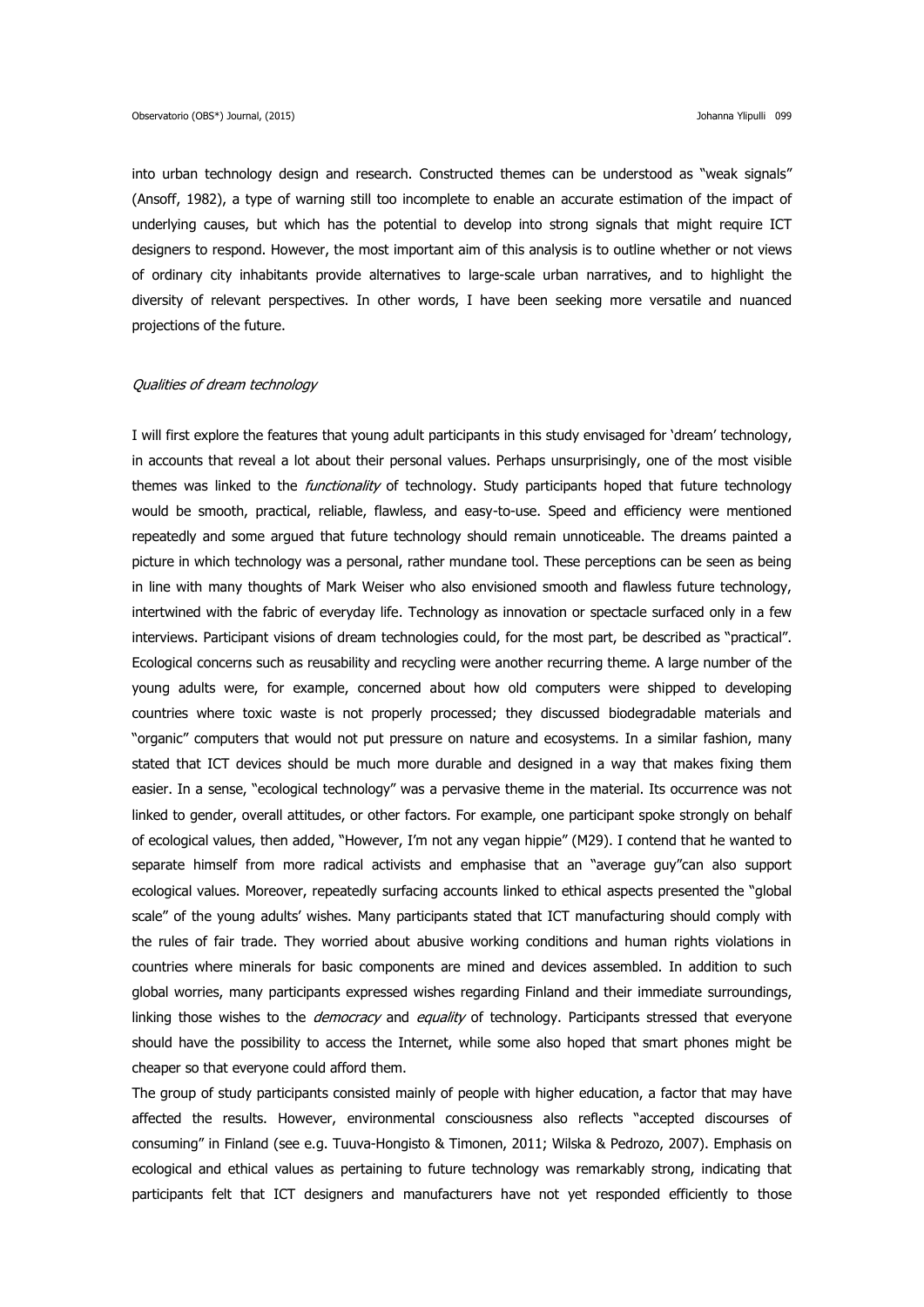challenges. Furthermore, it is interesting that stressing the importance of ecological and ethical issues in this context is in line with many "greener visions" of a smart city (e.g. Hollands, 2008) that argue for social inclusiveness and for sustainability (e.g. Newman et al., 2009). These types of urban vision clearly resonate with the perspectives of the majority of study participants.

### Mode of interaction

When first examining the research material, comments regarding the 'naturalness' of technology seemed peculiar to the author. This theme was, however, consistent throughout participant discussions about dream technologies and was mentioned by a considerable number of the young adults taking part. I contend that one may understand such accounts as referring to a desired *mode* of interaction and, in some cases, to a desired role of technology in everyday life. In their diaries, participants expressed 'dream ICT' visions relating to this theme through imagery of nature (see Figures 3 and 4), including pictures of trees, birds, or beautiful landscapes. One participant attached an image of a drinking glass to her page, writing that she wished technology was as "mundane" as a glass of Finnish clear water. In interviews, many participants described wanting to be "in harmony with technology'; they used expressions such as "calmer use," "balance," "less stressful use," or "technology should be just a tool, a natural tool." They proposed that technology not be the centre of "everything," but should settle into the background of everyday life. Some commented that technology might be located more or less everywhere, but should sink better into its surroundings and become more mundane. They hoped ICT would not create a hasty feeling in its users; rather, a feeling of calm in supporting social interaction and connecting, not isolating people.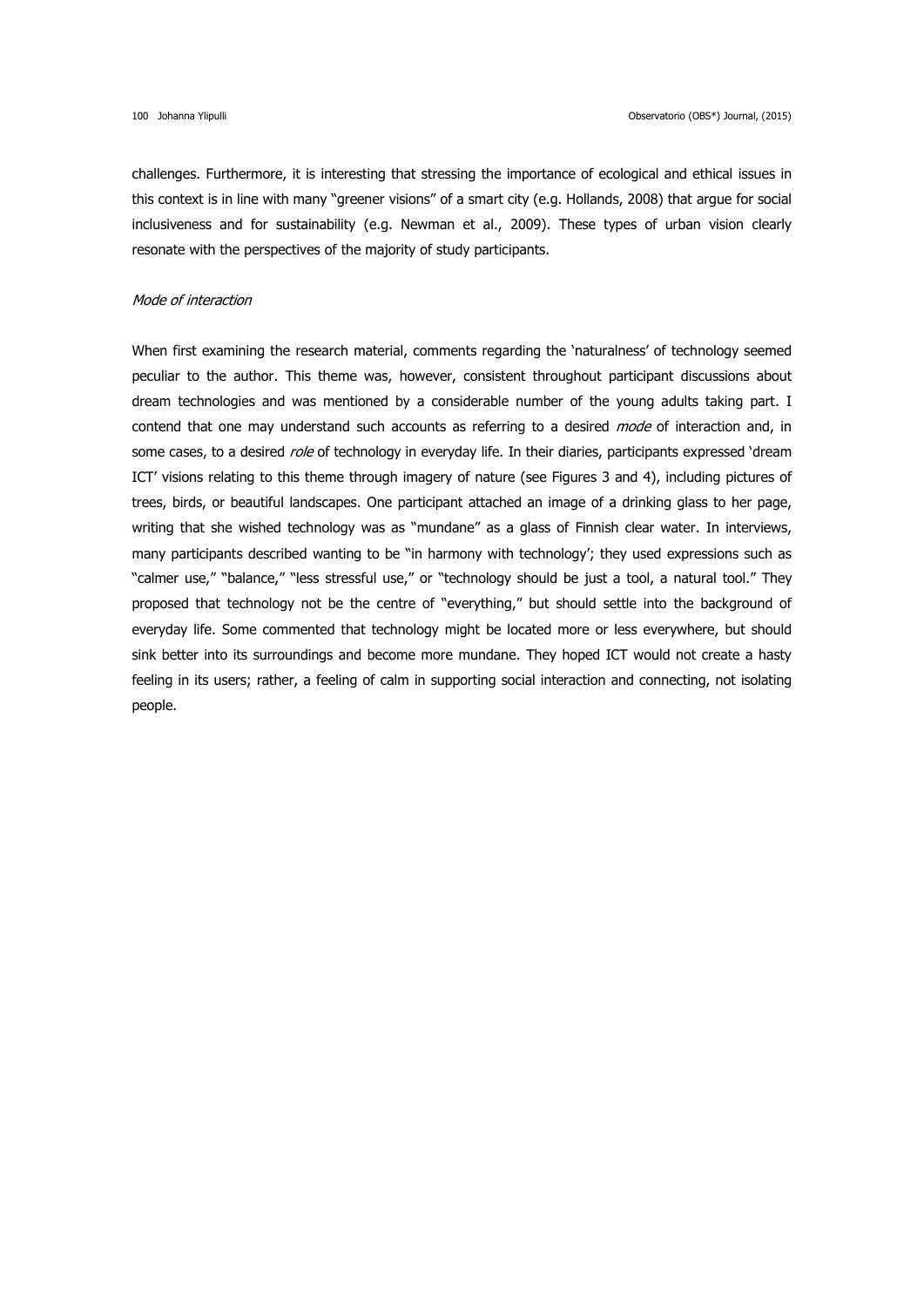Figure 3. (Left) The elephant represents the life of the participant while the small "cleaner bird" illustrates ICT; it is helpful but unobtrusive. The lower image illustrates the participant's wish that media and ICTfilled environments would be less commercial. Figure 4. (Right) The participant used imagery of nature; the text says "natural, calm." Biking is harnessed in order to produce electricity for ICT.



Source: Johanna Ylipulli, 2015.

Interestingly, this group of 'dream technologies' seems somewhat compatible with Mark Weiser's (1991; 1997) original vision of "ubiquitous computing'. Weiser describes a post-desktop world where computers have vanished into the background of daily life, in which technology is a calm, invisible helper, always present without disturbing. However, while aspects of naturalness, calmness, and unobtrusiveness resonate with Weiser's visions, participants in this study accompanied their wishes by stating that they wanted to be in control or in charge of technology. Some also stressed the importance of critical reflection, an inherent part of the ICT diary study, stating that people should realise the role technology actually plays in their lives. Only this type of consciousness would, in turn, enable them to "fuse technology in their lives calmly" (F26). In summary, the very same participants that wished high-tech would be everywhere, invisibly and naturally, often hoped they would be able to use technology in a controlled manner.

Moreover, when asked about technology-related fears and concerns, technology dependency and becoming a "slave" of technology were mentioned several times. Many participants cited bleak sciencefiction dystopias, such as that introduced in the film  $WALL-E$  (2008); some mentioned specific films by name. An animation film, WALL-E presents the scenario of a post-catastrophic world in which nature has been destroyed and people have abandoned the earth, becoming totally dependent on technology. Humans are portrayed in a highly dystopian manner as physically passive, obese, helpless creatures that move around with the help of hovering sofas, communicating principally with robots and through screens.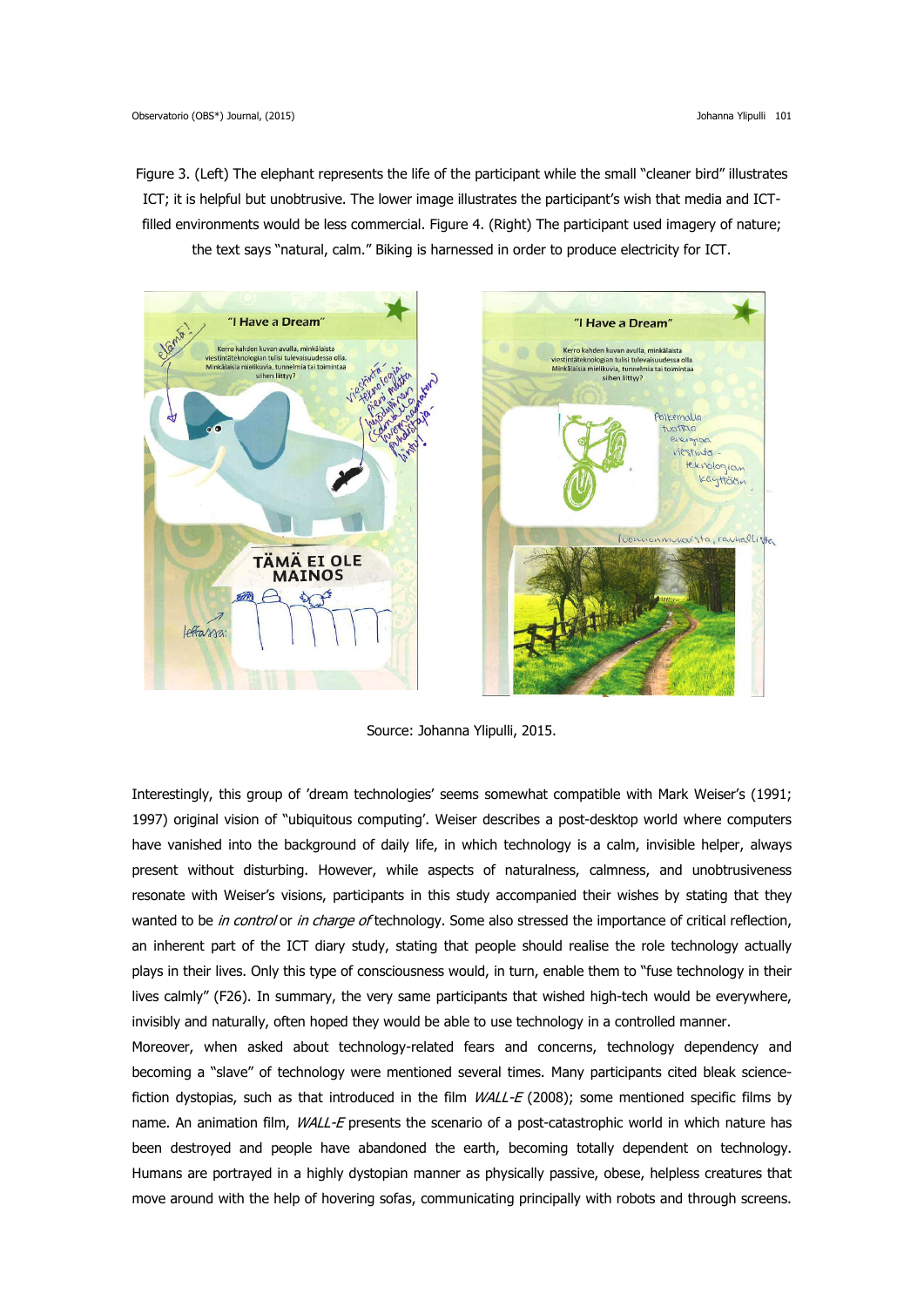The young adult participants in question hardly meant that technology should perform tasks for them. Rather, their accounts resemble Rogers' (2006) suggestion of a redefinition of "ubiquitous computing," a call for designers to move "from a mindset that wants to make the environment smart and proactive to one that enables people, themselves, to be smarter and proactive in their everyday and working practices." I propose that many participants in this study dreamt not of context-aware technology, but of a world in which they might be aware of technology and use it efficiently for their own purposes. They sought to retain their agency and not transfer it to computers. This concern for the retention of user agency should be acknowledged and elaborated on within the research paradigm of urban computing, which inherently entails the aim of embedding invisible computers everywhere.

#### **Attitudes**

The dreams of the participants for ICT development connect inherently to the *attitudes* of those participants towards technology. In previous articles (Ylipulli & Suopajärvi, 2013; Ylipulli et al., 2014b) my co-authors and I argued that a relatively large number of the young adult participants found technology use distressing; they felt that ICT played too large a role in their lives. Many participants also confessed feeling somewhat ignorant of technology, and considered themselves left behind by its development. Negative feelings towards ICT development were quite common. In particular, participants who felt distressed by technology emphasised, in their visions of ICT development, that the role of technology might be altered to become more "calm." A few participants had already reduced the presence of technology in their everyday living environment, deciding to use the computer in one particular room of their home only. Two participants were so frustrated by frantic technology use they considered abandoning the use of mobile phones completely. They also hoped for technology-free zones in public environments.

In general, participants with positive attitudes towards technology stressed its functionality and saw it as an "enabler." One participant had – for example – added to his diary entry an image of the Disney cartoon character "Mad Madam Mim" and explained that future technology should be "magical" and would "include everything" (M22). In the same vein, another participant included in his diary an image of a Superman, stating that "[ICT] should be fast, steely, not flimsy, and it should always work perfectly. It could be a small device in my pocket that would grow bigger by pushing a button; it would include everything" (F20). Between "technology critics" and "advocates" existed a large group of participants who had an only slightly critical, positive, or neutral attitude towards ICT and its future development. Some of these participants saw technological development as an inevitable force that *must* be accepted; the accounts of this group were in line with technological determinism (e.g. Escobar, 1994).

In all, one of the most striking findings of this study is the broad variety of attitudes found within a relatively homogenous group of study participants. Smart city or urban computing discourses rarely discuss or recognise that some city residents do not necessarily want more technology in their environment. Negative attitudes are often perceived as belonging to an insignificant minority and disregarded. Nevertheless, researchers have recently noted the growing trend of "ICT resistance" (e.g. Foot, 2014; Rainie et al., 2013). For example, Morrison and Gomez (2014) scrutinise reactions against constant connectivity, calling the phenomenon "pushback" and claiming that pushback is motivated by a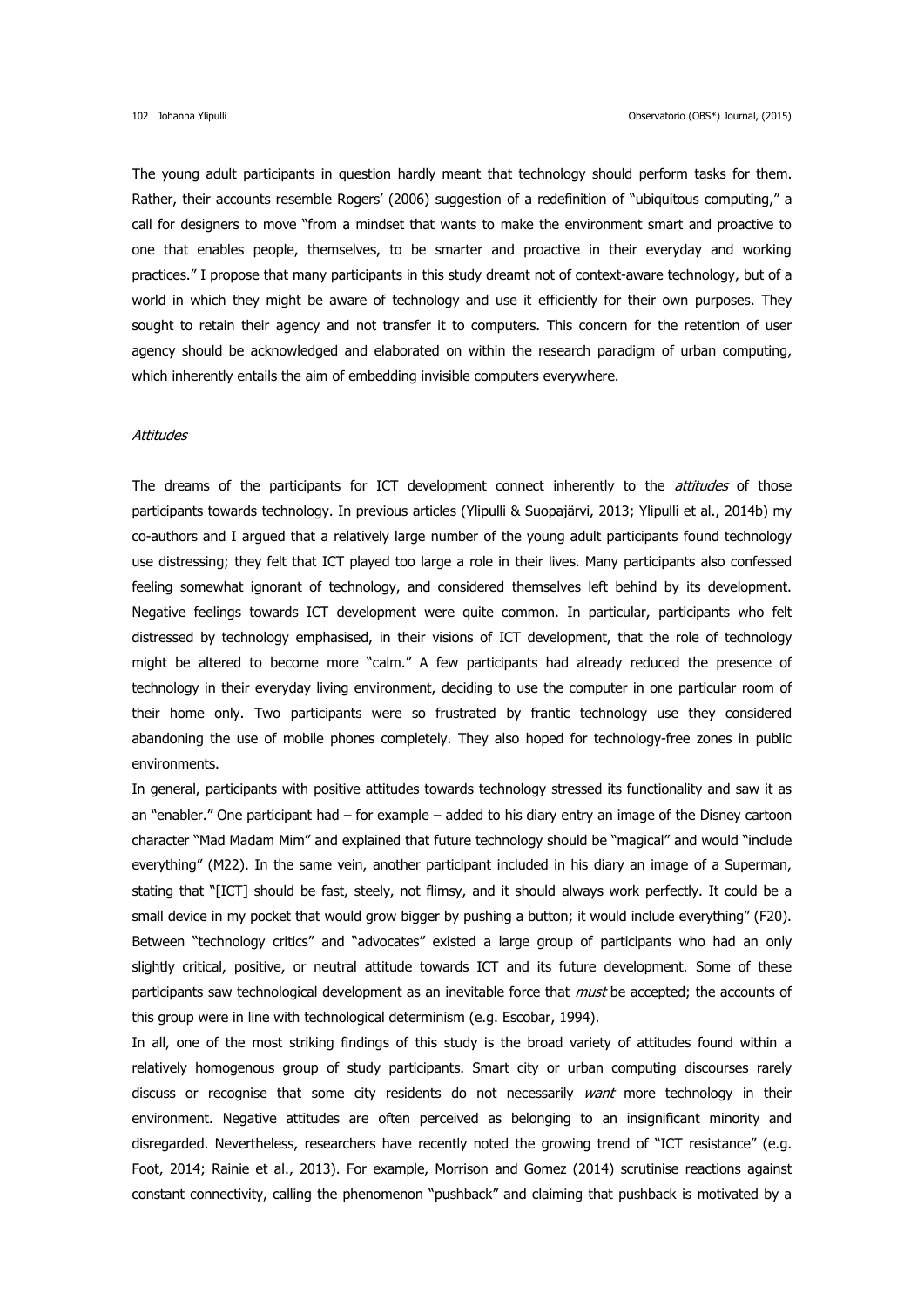need "to regain control, establish boundaries, resist information overload, and establish greater personal life balance" (ibid., p. 1). It seems therefore that accelerating technological development divides people into advocates and opponents of ICT. I propose that an urgent need exists to address the meaning of this divide for technology-centred urban visions.

### **Conclusions: Reforming techno-urban visions**

The aim of this article has been to critically examine how large-scale urban agendas – namely the "smart city" and "ubiquitous computing" agendas – have been appropriated in the city of Oulu in Northern Finland; and how young city inhabitants see the influence of these grand visions. I also aimed to investigate whether the "ICT dreams" of young adults contested or resonated with such large-scale visions of a technologised urban future, asking, "What alternative futures, what "bottom-up" urban visions, might we build upon those dreams?'

In summary, my analysis indicates that large-scale urban agendas are not always turned easily into reality. Such agendas can develop in locally unique ways, depending on – for example – a city's history. Various historically formed socio-cultural and material conditions make Oulu and Finland unique; therefore, these results cannot be directly applied to cities in other countries. Additionally, it should be noted that these grand urban agendas are not univocal; they consist of different strands; and some of their features are in line with and some contradict the thoughts of the young adult participants of this study. Moreover, I wish to highlight that the perceptions presented here belong to one relatively homogenous group of city dwellers. Residents belonging to a different age group may have different opinions.

Overall, my analysis shows that to a large extent, techno-urban narratives and the "street-level" visions of young adults are not aligned. Here and there these forces do resonate, and new urban utopias might be built upon the resulting points of agreement. For example, the thoughts of the young adult participants were in line with more recent "smart city" visions which highlight the significance of environmental sustainability, "green thinking," and social inclusiveness alongside technological advances (e.g. Vanolo, 2013, p. 1). Current smart city or ubicomp technologies installed in the city centre of Oulu did not properly respond to the needs of young adults, and local technological agendas were experienced as distant.

Furthermore, the vast diversity of young adults' voices was identified as an important finding in this study. Negative attitudes towards technology were quite common – a phenomenon which, in general, is not addressed in technology-centred urban visions offered by smart city thinking and ubiquitous computing paradigm. "The actual high-tech future" may not be as harmonious as these grand visions assume. This finding urges technology designers and urban planners to be cautious when designing further technology for already information-rich urban spaces. (cf. Kitchin, 2015). Quite many of these study participants expressed that ICT in its current form causes anxiety and stress; thus, adding high technology to an urban environment inconsiderately can actually make those spaces seem repulsive for these people. 'Technologised' urban environment can appear as a dystopia for surprisingly many residents – also for those who are usually considered as 'early adopters' of innovations. Thus, my empirical findings resonate with the notion of Rogers (2006) who asked whether we would, after all,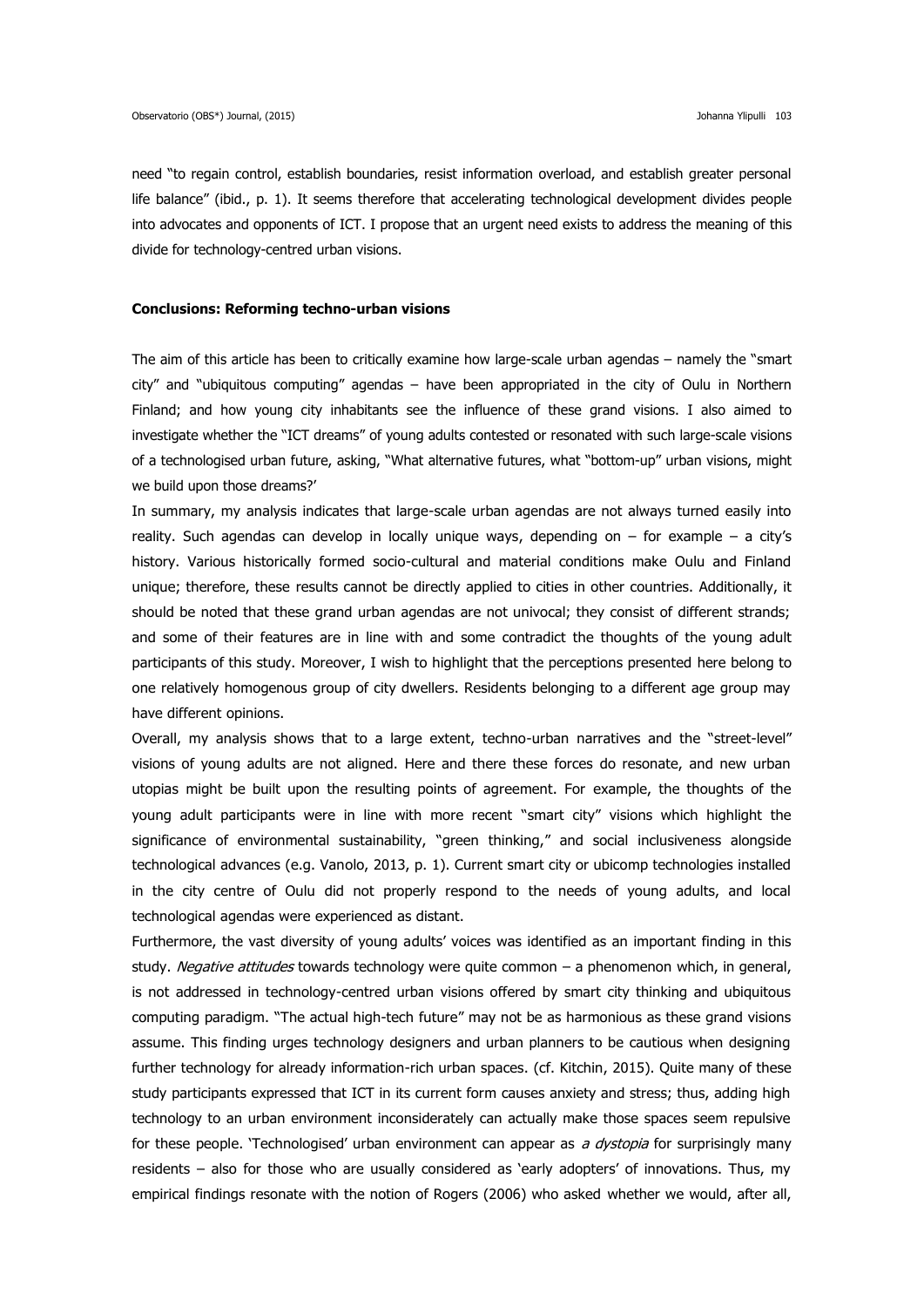want to live in the 'ubicomp' world imagined by Weiser. These results do not necessarily imply that we would need to abandon the idea of a 'technologised' city altogether, but they offer a strong argument against deterministic, "one-size-fits-all" techno-urban agendas (cf. Kitchin, 2015).

In addition to resistance, questions pertaining to *control* and *agency* are extremely relevant in designing further technology for cities. Weiser's vision has been advanced, for example, by developing tracking and context-aware technologies that are used for monitoring people and environments. The underlying argument is that technologies should act on behalf of people and make decisions for them; this in turn, means that a part of our agency is transferred to computers. In the accounts of young adults living technologically saturated lives the significance of retaining agency over technology was underlined. Also the need to better understand the impacts and implications that technology has on people's daily lives surfaced repeatedly. Thus, perhaps the scenario offered by ubicomp should be reversed: *'How can we build a world where people could monitor technologies* and be aware of them?' For the sake of democracy, it would be important to imagine urban futures in which residents can be aware of technological infrastructures and understand their effects at least to some extent.

Another central point is the significance of 'calmness' in computer-mediated interaction, which clearly must be reconsidered. A considerably large part of the study participants wished technology to be more "natural" and "soothing". Nevertheless, the definition of "calm" computing offered by Weiser was not completely in line with young adults' accounts who hoped technology to be "calm" and "subtle" but at the same time, strictly under their control. My findings indicate calmness is still a relevant concept in technology design but it needs to be redefined, perhaps by fusing it with "engaging" computing suggested by Rogers (2006). She proposed that instead of reducing "the need for humans to think for themselves" (ibid.) ubicomp technologies should assist us to perform better, especially intellectually. These notions could offer new kinds of critical lenses through which urban technology could be understood and designed.

I find it important also to broaden the discussion and consider how the presented 'street-level' views – or visions of the residents of some other 'smart' city – could be taken into account in actual design processes. If we truly wish to address the problem of conflicting visions and make the 'technologisation' of cities more inclusive and democratic, I suggest that we embrace several disciplinary crossovers and use inclusive design practices. If our aim is  $-$  firstly  $-$  to *transform* everyday urban environments with technology, we must emphasise collaboration between cultural and social sciences and techno-science and the role of joint knowledge production (cf. Bardzell & Bardzell, 2014). These research and design processes are extremely multifaceted and one cannot grasp them from a single-disciplinary perspective. Moreover, the most profound ideas affecting urban technology design today – such as those ideas on ubiquitous computing presented by Weiser – are the results of disciplinary crossovers, and should be advanced through interdisciplinary practices. Disciplinary crossovers can result in more thoughtful design and development decisions. I contend, moreover, that such decisions should be informed by empirical knowledge that sheds light on local realities – such as analysed in this article.

My second point links closely to the first: I propose that, besides crossing borders of academic discipline, we should reconsider the boundaries between researchers and designers and between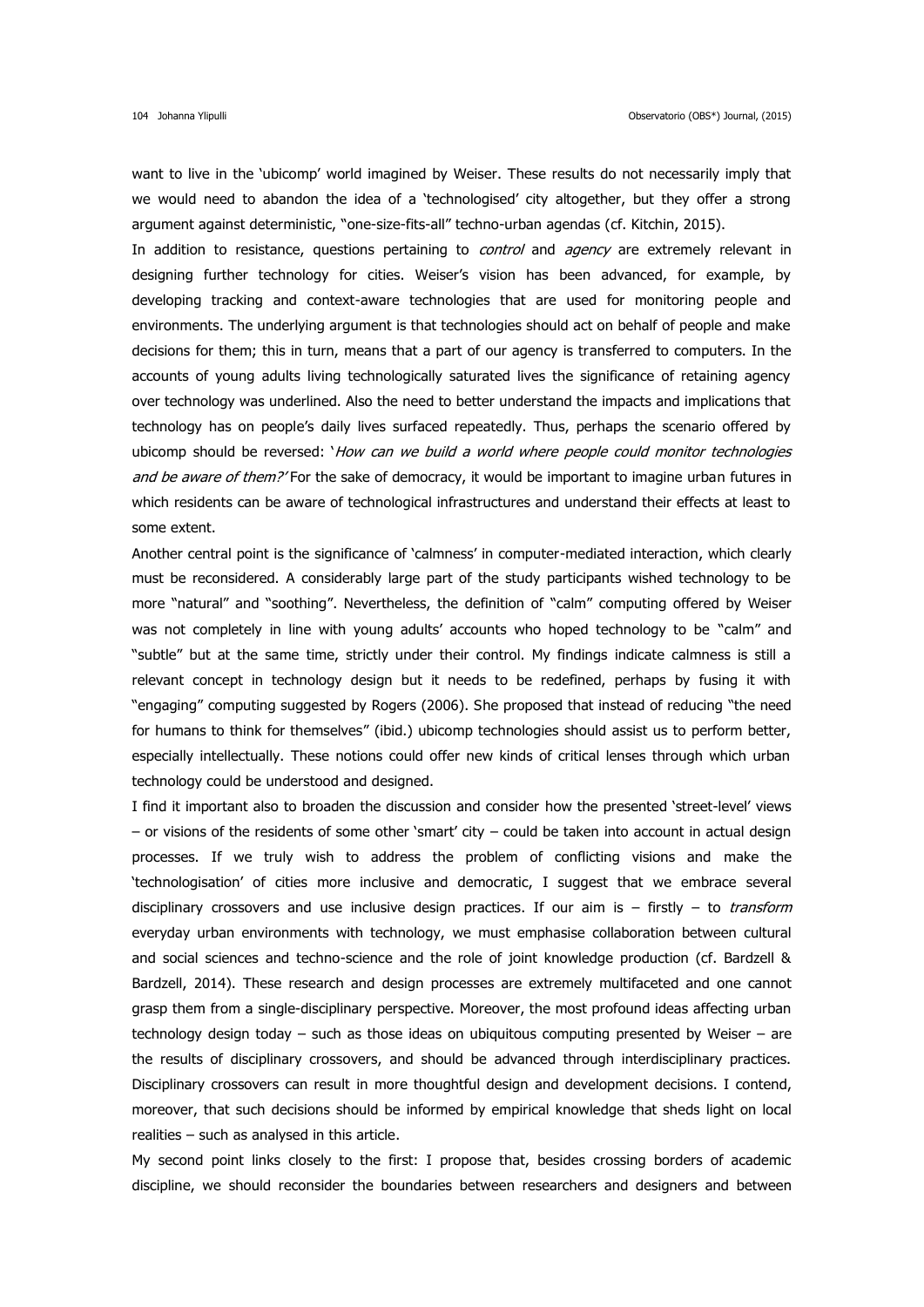designers and "users" (Sanders & Stappers, 2008). Participatory Design (PD), for example, has considered such crossovers extensively. In Participatory Design, different stakeholders actively involve themselves in the processes of design, with the aim of creating better, more usable artefacts. The goal of the process is not only the new product, service or application which is being designed. It is also of crucial importance that – through processes of mutual learning – participants gain insights into design processes, begin to understand the impacts of a technology, and realise they have a choice in what technology is developed (e.g. Bjerknes et al., 1987; Bjerknes & Bratteteig, 1995; Bødker 2003). The goal is to allow people to participate in the creation of their futures, to foster 'bottom-up' innovation, and to empower users of urban technology. Therefore, Participatory Design can respond to the need to regain control over technology-filled lives noted by participants in this study.

In conclusion, to build more inclusive and democratic cities there is a need to bring together a variety of voices and strive towards shared visions. This aim presumes holistic, interdisciplinary researchdesign work that integrates layperson and expert knowledge and extends towards both large-scale overviews and micro-level, empirical insights into everyday experiences. In the light of the theoretical perspectives and empirical findings presented in this article, I contend that the future direction of the technologisation of cities depends largely on our capability to cooperate, negotiate, and deconstruct epistemological boundaries dividing both experts of different fields and experts and laypersons. Utopias must be co-created in order to prevent them from turning into dystopias.

### **Acknowledgements**

The author gratefully acknowledges the support of the Academy of Finland, the City of Oulu, the UBI consortium and the Nokia Foundation. I would like to thank participants of my studies for sharing their views and time with me.

#### **References**

- Abowd, G.D. (2012). What next, ubicomp? Celebrating an intellectual disappearing act. Proceedings of the 2012 ACM Conference on Ubiquitous Computing (Ubicomp) (pp. 31–40). New York, NY: ACM Press.
- Abowd, G.D. & Mynatt E.D. (2000). Charting past, present, and future research in ubiquitous computing. ACM Transactions on Computer-Human Interaction (TOCHI), 7(1), 29–58.
- Äikäs, T. A. (2001). *Imagosta maisemaan: Esimerkkeinä Turun ja Oulun kaupunki-imagojen rakentaminen* [From image to landscape: Turku and the City of Oulu as examples of image building]. Oulu: Department of Geography, University of Oulu.
- Äikäs, T. A. (2004). Imagoa etsimässä: kaupunki- ja aluemarkkinoinnin haasteista mielikuvien mahdollisuuksiin [Searching for image: from the challenges of city and district marketing to the possibilities of the imagination 7. Helsinki: Suomen kuntaliitto.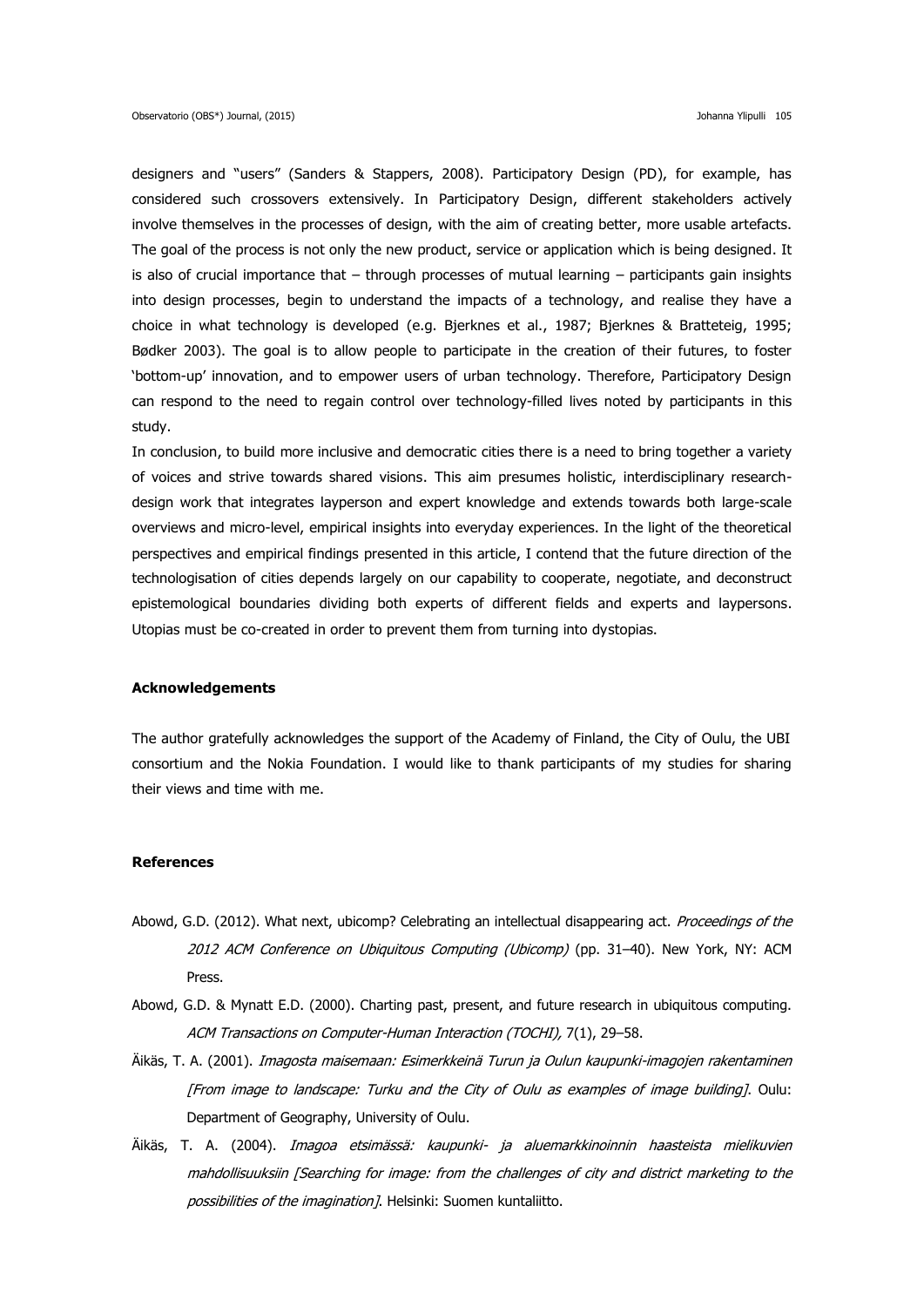- Alvesson, M. & Sköldberg, K. (2009). Reflexive methodology: New vistas for qualitative research (2nd ed.). London: Sage.
- Ansoff, I. (1982). Strategic response to turbulent environments. Working Paper No. 82-35. Brussels: European Institute for Advanced Studies in Management.
- Bardzell, J. & Bardzell, S. (2014). A great and troubling beauty: Cognitive speculation and ubiquitous computing. Personal and ubiquitous computing, 18(4), 779–794.
- Bell, G. & Dourish, P. (2007). Yesterday's tomorrows: Notes on ubiquitous computing's dominant vision. Personal and Ubiquitous Computing, 11(2), 133–143.
- Bjerknes, G., Ehn, P. & Kyng, M. (Eds.). (1987). Computers and democracy. A Scandinavian challenge. Brookfield: Gower Press.
- Bjerknes, G. & Bratteteig, T. (1995). User Participation and Democracy. A Discussion of Scandinavian Research on System Development. Scandinavian Journal of Information Systems, 7(1), 73-98.
- Brynskov, M., Carvajal Bermúdez, J.C., Fernández, M., Korsgaard, H., Mulder, I.J., Piskorek, K., Rekow, L., De Waal, M. (2014). *Urban Interaction Design: Towards City Making*. Amsterdam: UrbanIXD Booksprint. Retrieved from [http://repository.tudelft.nl/view/ir/uuid:9b936bee-c846-4283-9dc9-](http://repository.tudelft.nl/view/ir/uuid:9b936bee-c846-4283-9dc9-1804018c8efe/) [1804018c8efe/](http://repository.tudelft.nl/view/ir/uuid:9b936bee-c846-4283-9dc9-1804018c8efe/)
- Buskermolen, D. & Terken J. (2012). Co-constructing stories: A participatory design technique to elicit indepth user feedback and suggestions about design concepts. In Proceedings of Participatory Design Conference 12 (pp. 33-36). Roskilde: Roskilde University.
- Bødker, S. (2003). A for Alternatives. Scandinavian Journal of Information Systems, 15(1), 87-89.
- Caragliu, A., Del Bo, C., & Nijkamp, P. (2011). Smart cities in Europe. *Journal of urban technology*, 18(2), 65–82.
- Chourabi, H., Nam, T., Walker, S., Gil-Garcia, J. R., Mellouli, S., Nahon, K., ... & Scholl, H. J. (2012). Understanding smart cities: An integrative framework. In Proceedings of 45th Hawaii International Conference on System Science (HICSS) (pp. 2289-2297). Albany, NY: Center for Technology in Governance.
- Corbin, J. & Strauss, A. (2008). Basics of Qualitative Research: Techniques and Procedures for Developing Grounded Theory (3rd ed.) Thousand Oaks, CA: Sage.
- Davies, C.A. (1999). Reflexive ethnography: A quide to researching selves and others. London: Routledge.
- Dourish, P., Anderson, K. & Nafus, D. (2007). Cultural mobilities: Diversity and agency in urban computing. In Proceedings of DEGAS 2007 (pp. 100-113). Rio de Janeiro: CEUR-WS.
- Dourish, P. & Bell, G. (2011). *Divining a digital future: Mess and mythology in ubiquitous computing*. Cambridge, MA: MIT Press.
- Dourish, P. & Bell, G. (2014). Resistance is futile: reading science fiction alongside ubiquitous computing. Personal and Ubiquitous Computing, 18(4), 769–778.
- Dourish, P., & Mainwaring, S. D. (2012). Ubicomp's colonial impulse. In Proceedings of the 2012 ACM Conference on Ubiquitous Computing (Ubicomp) (pp. 133–142). New York, NY: ACM Press.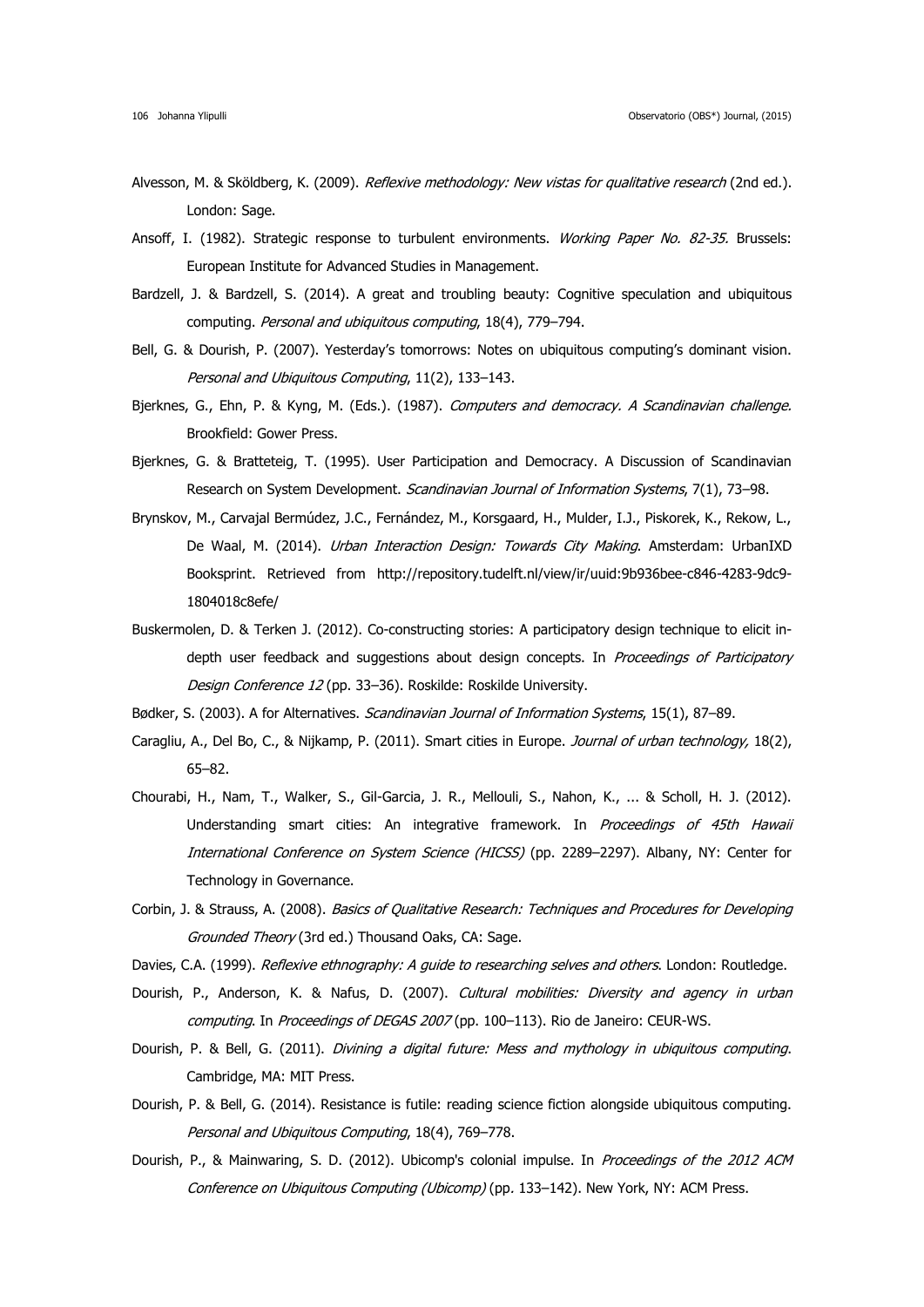Edgar, I. (2004). A quide to imagework: Imagination-based research methods. London: Routledge.

- Escobar, A. (1994). Welcome to Cyberia: Notes on the anthropology of cyberculture. Current Anthropology, 35(3), 211–223.
- Foot, K. (2014). The online emergence of pushback on social media in the United States: A historical discourse analysis. International Journal of Communication, 8, 1313-1342.
- Foth, M. (Ed.) (2009). Handbook of research on urban informatics: The practice and promise of the realtime city. Hershey: Information Science Reference, IGI Global.
- Galloway, A. (2013). Emergent media technologies, speculation, expectation and human / nonhuman relations. Journal of Broadcasting and Electronic Media, 57(1), 53-65.
- Gaver, W., Dunne, T. & Pacenti, E. (1999). Cultural probes. *Interactions*, 6(1), 21-29.
- Goffman, E. (1966). Behavior in Public Places. New York: The Free Press.
- Hemmings, T., Clarke, K., Rouncefield, M., Crabtree, A. & Rodden, T. (2002). Probing the probes. In Proceedings Participatory design conference (PDC) (pp. 42-50). Malmö: Computer Professionals Social Responsibility.
- Hollands, R. G. (2008). Will the real smart city please stand up? Intelligent, progressive or entrepreneurial? City, 12(3), 303-320.
- Hollands, R. G. (2015). Critical interventions into the corporate smart city. Cambridge Journal of Regions, Economy and Society, 8(1), 61–77.
- Hosio, S. Jurmu, M., Kukka, H., Riekki, J. & Ojala, T. (2010). Supporting distributed private and public user interfaces in urban environments. In Proceedings HotMobile 2010 (pp. 25-30). New York, NY: ACM Press.
- Ishida, T. (2000). Understanding digital cities. In Ishida, T. & Isbister, T. (Eds.), Digital cities: Technologies, experiences and future perspectives (pp. 7–17). Wiesbaden: Springer.
- Kincaid, H. (1996). Philosophical foundations of the social sciences. Cambridge: Cambridge University Press.
- Kindberg, T., Chalmers, M., & Paulos, E. (2007). Guest editors' introduction: Urban computing. IEEE Pervasive Computing, 6(3), 18-20.
- Kitchin, R. (2015). Making sense of smart cities: addressing present shortcomings. Cambridge Journal of Regions, Economy and Society, 8, 131–136.
- Kostakos, V., Ojala, T. & Juntunen, T. (2013). Traffic in the smart city: Exploring city-wide sensing for traffic control center augmentation. IEEE Internet Computing, 17(6), 22-29.
- Kukka, H., Ylipulli, J., Luusua, A., & Dey, A. K. (2014). Urban computing in theory and practice: towards a transdisciplinary approach. In Proceedings of the 8th Nordic Conference on Human-Computer Interaction (NordiCHI). (pp. 658-667). New York, NY: ACM Press.
- Luusua, A., Ylipulli, J., Jurmu, M., Pihlajaniemi, H., Markkanen, P., & Ojala, T. (2015). Evaluation probes. In Proceedings of SIGCHI Conference on Human Factors in Computing Systems (CHI) (pp. 85– 94). New York, NY: ACM Press.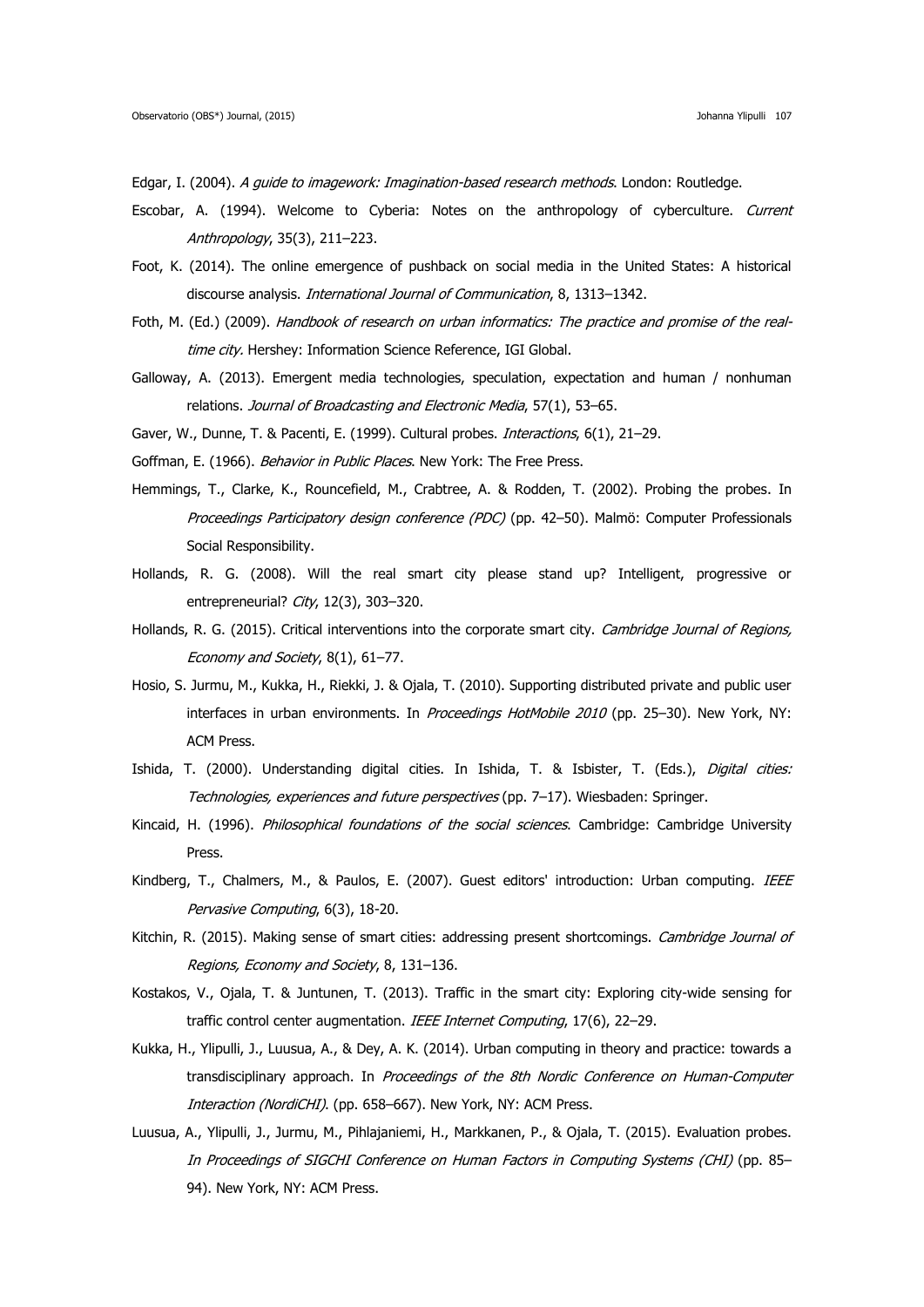Mattelmäki, T. (2006). *Design probes* (Academic Dissertation). Helsinki: University of Art and Design.

- Mitchell, D. (2003). The right to the city: Social justice and the fight for public space. New York: Guilford Press.
- Morrison, S.L., & Gomez, R. (2014). Pushback: Expressions of resistance to the "evertime" of constant online connectivity. First Monday, 19(8). Retrieved from <http://journals.uic.edu/ojs/index.php/fm/article/view/4902/4106>
- Newman, P., Beatley, T. & Boyer, H. (2009). Resilient cities: Responding to peak oil and climate change. Washington, DC: Island Press.
- Official Statistics of Finland (OSF) (2013). Use of information and communications technology by individuals. Helsinki: Statistics Finland. Retrieved from http://www.tilastokeskus.fi/til/sutivi/index\_en.html
- Ojala, T., Kokkoniemi, J., Luukkonen, J., Hakanen, T., Salmi, O. & Pokkinen, P. (2012a). Reflecting QoS of low-cost multi-provider municipal WiFi on commercial 3.5G mobile data and ISM spectrum occupancy. In Proceedings of the 10th ACM international symposium on Mobility management and wireless access (pp. 37–44). New York, NY: ACM Press.
- Ojala, T., Kostakos, V., Kukka, H., Heikkinen, T., Lindén, T., Jurmu, M., Hosio, S., Kruger, F. & Zanni, D. (2012b). Multipurpose interactive public displays in the wild: Three years later. Computer, 45(5), 42–49.
- Ojala, T., Kukka, H., Lindén, T., Heikkinen, T., Jurmu, M., Hosio, S. & Kruger, F. (2010). UBI-hotspot 1.0: Large-scale long-term deployment of interactive public displays in a city center. In Proceedings of ICIW 2010, Barcelona, Spain (pp. 285–294). New York: IEEE.
- Ojala, T., Orajärvi, J., Puhakka, K., Heikkinen, T. & Heikka, J. (2011). panOULU: Triple helix driven municipal wireless network providing open and free Internet access. In *Proceedings of* Communities and Technologies 2011 (C&T), Brisbane, Australia (pp. 118–127). New York, NY: ACM Press.
- Oudshoorn, N., Rommes, E., & Stienstra, M. (2004). Configuring the user as everybody: Gender and design cultures in information and communication technologies. Science, Technology & Human Values, 29(1), 30-63.
- Oulu Brand Book (2014). The city of Oulu. Retrieved from [http://www.ouka.fi/c/document\\_library/get\\_file?uuid=1ba92026-fcd2-4de7-8007](http://www.ouka.fi/c/document_library/get_file?uuid=1ba92026-fcd2-4de7-8007-e5161c90a393&groupId=78560) [e5161c90a393&groupId=78560](http://www.ouka.fi/c/document_library/get_file?uuid=1ba92026-fcd2-4de7-8007-e5161c90a393&groupId=78560)
- Pasquinelli, C., & Teräs, J. (2013). Branding knowledge-intensive regions: A comparative study of Pisa and Oulu high-tech brands. European Planning Studies, 21(10), 1611-1629.
- Pihlajaniemi, H., Luusua, A., Teirilä, M., Österlund, T. & Tanska, T. (2012). Experiencing Interactive and Participatory Urban Lighting Through LightStories. In Proceedings of the 4th Media Architecture Biennale Conference: Participation (pp. 65-74). New York, NY: ACM Press.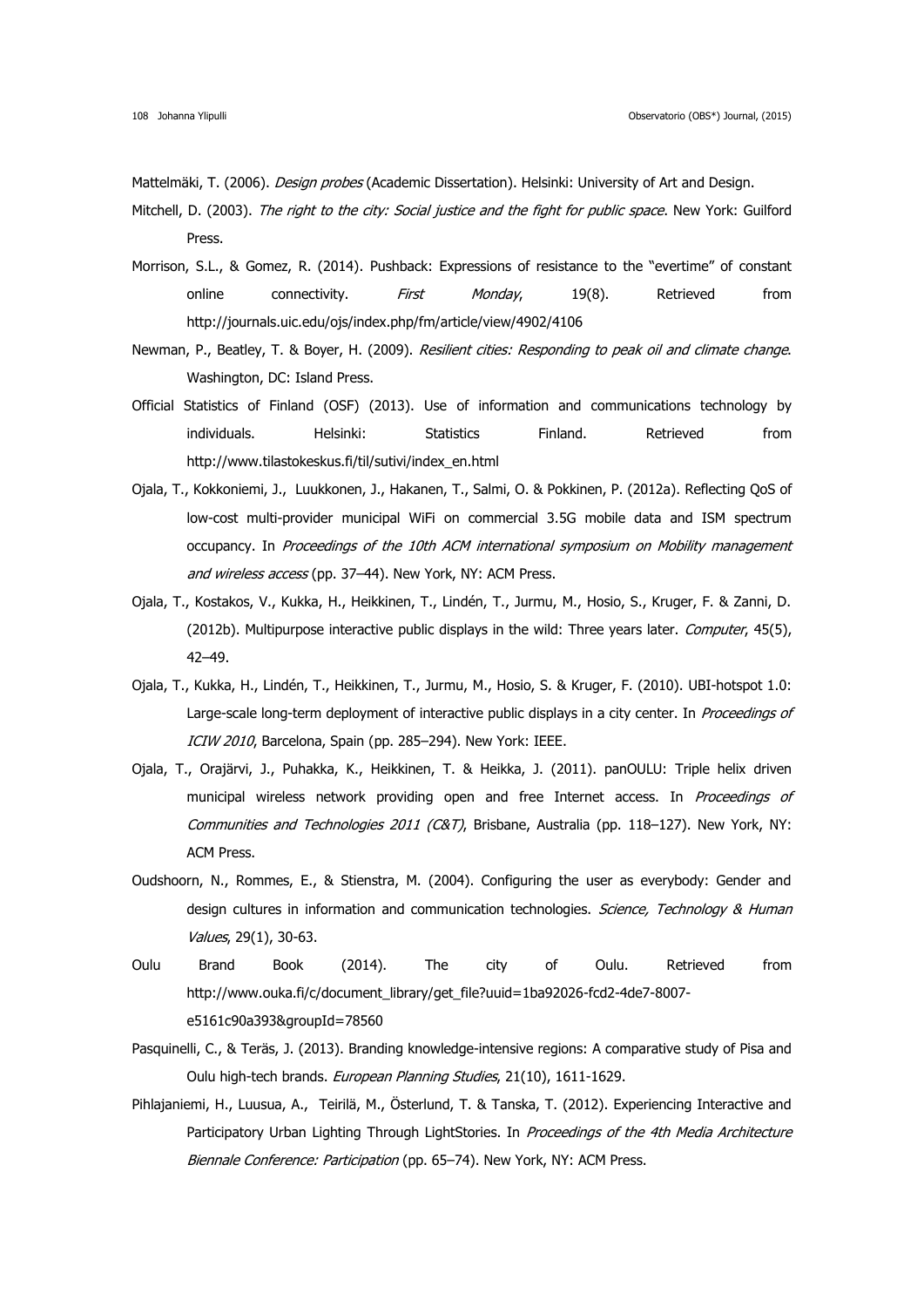- Paulos, E., & Jenkins, T. (2005). Urban probes: encountering our emerging urban atmospheres. In Proceedings of the SIGCHI conference on Human factors in computing systems (pp. 341–350). New York, NY: ACM Press.
- Rainie, L., Smith, A. and Duggan M. (2013). Coming and going on Facebook. Pew Research Internet Project (5 February). Retrieved from http://www.pewinternet.org/2013/02/05/coming-and-goingon-facebook/
- Ridell, S. & Zeller, F. (2013). Mediated urbanism. Navigating an interdisciplinary terrain. *International* Communication Gazette, 75(5–6), 437–431.
- Rogers, Y. (2006). Moving on from Weiser's vision of calm computing: Engaging ubicomp experiences. In Proceedings of the 8th international conference on Ubiquitous Computing (Ubicomp) (pp. 404– 421). Heidelberg: Springer.
- Sanders, E.B.N. & Stappers, P.J. (2008). Co-creation and the new landscapes of design. Co-design, 4(1), 5–18.
- Suopajärvi, T. (2015). Past experiences, current practices and future design: Ethnographic study of aging adults' everyday ICT practices—And how it could benefit public ubiquitous computing design. Technological Forecasting and Social Change, 93, 112–123.
- Suopajärvi, T., Ylipulli, J., & Kinnunen, T. (2012). "Realities behind ICT Dreams": Designing a Ubiquitous City in a Living Lab Environment. International Journal of Gender, Science and Technology, 4(2), 231–252.
- Söderström O., Paasche T. & Klauser F. (2014). Smart cities as corporate storytelling. City, 18(3), 307-320.
- TNS Gallup (2013). Mobile Life 2013 Study.
- Tuuva-Hongisto, S. & Timonen , P. (2011). Kuluttajien arvot ja unelmat ekologisten faktojen suodattajina [The values and dreams of consumers as filterers of ecological fact]. In: Donner-Amnell, J., Miina, S., Pykäläinen, J. & Tuuva-Hongisto, S. (Eds.), Maailma haastaa. Metsä tulevaisuuden ratkaisuissa [A challenging world. Forest in the solutions of the future] (pp. 188–200). Joensuu: University of Eastern Finland.
- Vanolo, A. (2014). Smartmentality: The smart city as disciplinary strategy. Urban Studies 51, 883-898.
- Vicini, S., Bellini, S. & Sanna, A. (2012). The city of the future living lab. *International Journal of* Automation and Smart Technology, 2(3), 201–208.
- Weiser, M. (1991). The computer for the 21st century. Scientific American, 265(3), 94-104.
- Weiser, M. & Seely Brown, J. (1997). The coming age of calm technology. In: Denning, P.J. & Metcalfe, R.M. (Eds.), Beyond calculation: The next fifty years of computing (pp. 75–85). New York: Springer.
- Williams, A., Robles, E. & Dourish, P. (2008). Urbane-ing the city: Examining and refining the assumptions behind urban Informatics. In Foth M. (Ed.) Handbook of research on urban informatics: The